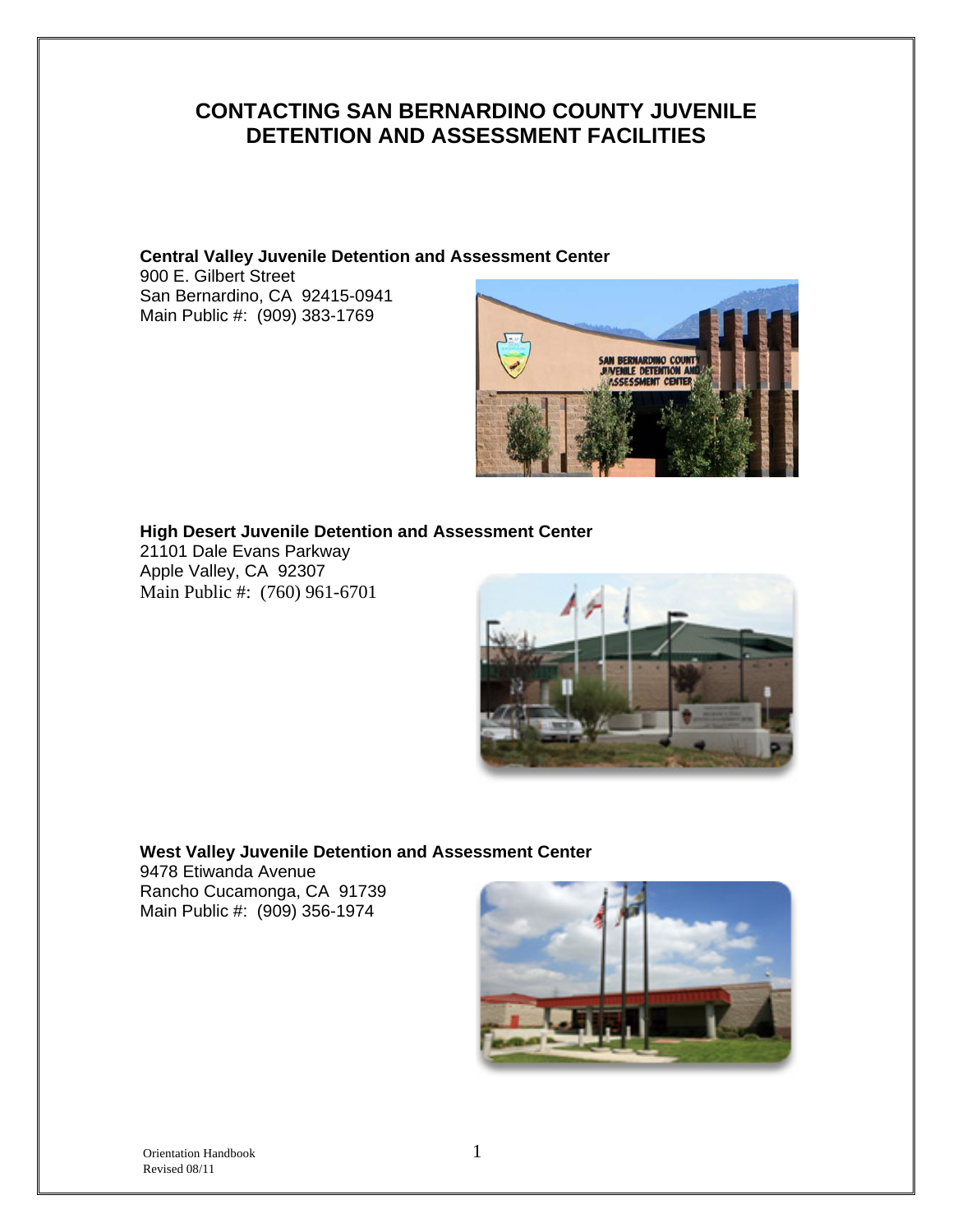Welcome to San Bernardino County Probation Department Juvenile Detention and Assessment Center\*. This packet will provide you with information you need to know.

Probation Correction Officers (PCO) orientation staff will provide information about facility procedures, rules, behavior expectations, services and programming. Orientation is intended to reduce rule violations and to provide a safe and secure environment for both minors and staff. Provisions will be made to provide information to minors who are impaired, disabled or do not speak English.

Minors are expected to follow the rules of the facility at all times. You shall comply with staff's directives quickly and precisely for the safety of yourself and others. You will receive positive incentives when behavior is appropriate or consequences when your behavior is inappropriate. Keep in mind this is a detention center; living units and minors' rooms will be searched on a routine or random basis. During your stay, you will be observed at all times.

The Closed Circuit Television Security System exists (a) for the protection of staff and minors; (b) to increase the level of safety and security at each of our Juvenile Detention Centers; and (c) to help ensure the health, safety and physical well being of staff assigned in these facilities and the minors detained there.

Closed Circuit Television Security System cameras monitor and record you/your child's activities and interactions with other minors and staff 24 hours a day, 7 days per week. Hand held video cameras are also used to record critical incidents. The recordings from both systems may be used as evidence against you/your child in any criminal proceedings.

NOTE: In order to maintain privacy, Closed Circuit Cameras *are not* located in restrooms, showers or minor's sleeping rooms.

Orientation shall be provided no later than 24 hours upon arrival to a unit. The following items shall be issued to you upon your arrival to an orientation or living unit.

#### **Linen/Clothing**

2 Blankets 2 Sheets Jumpsuit/Uniform T-Shirt **Shorts Sweatshirt** Sweatpants (\*HD) Towel/Washcloth

#### **Hygiene Items**

**Toothbrush Brush** Comb Soap

\*CV (Central Valley Juvenile Detention and Assessment Center) \*HD (High Desert Juvenile Detention and Assessment Center) \*WV (West Valley Juvenile Detention and Assessment Center)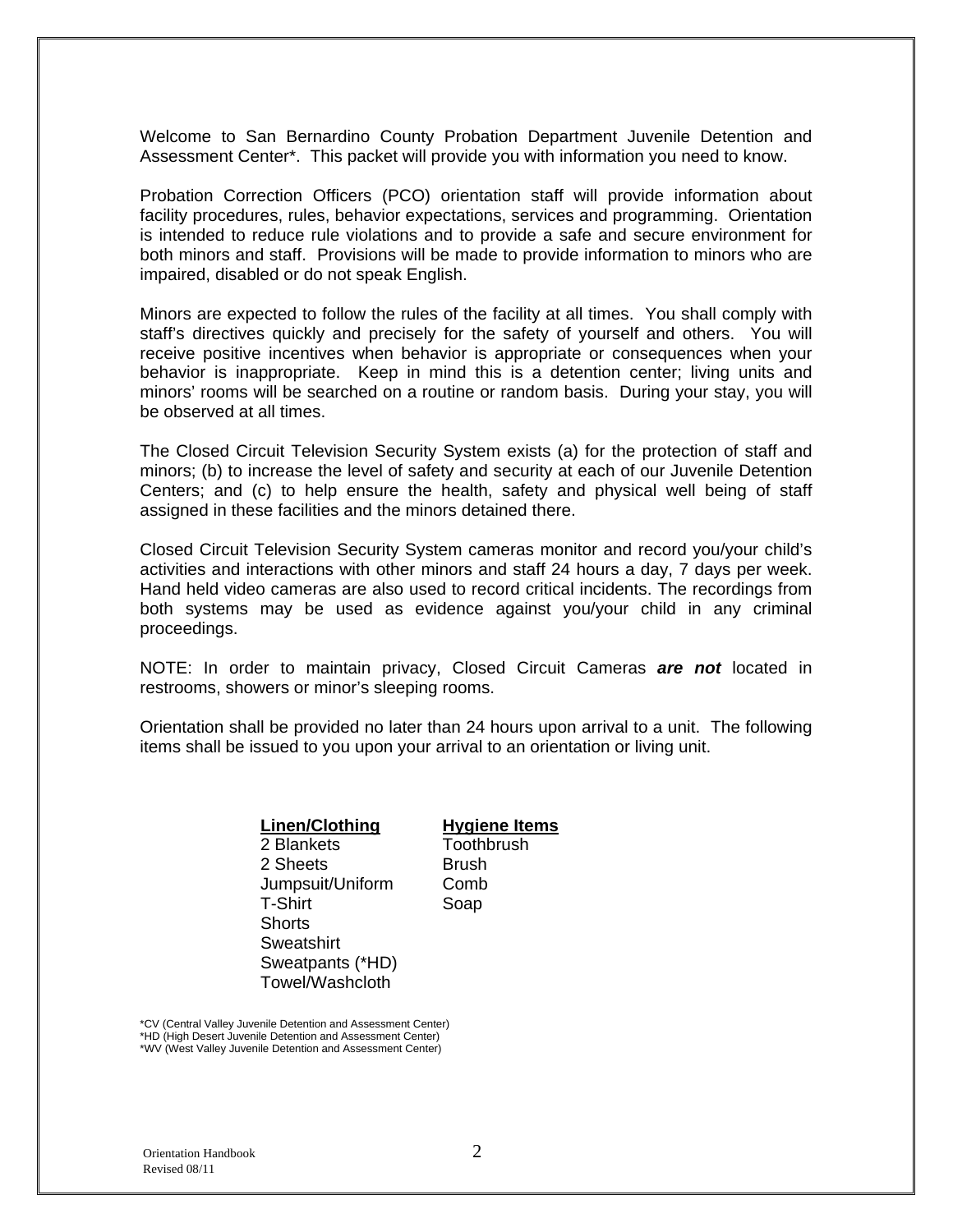#### **Probation Correction Officers (PCO's)**

PCO's are peace officers working in the units 24 hours a day. You may be charged with battery upon a Peace Officer, if you attempt to harm staff in any way (California Penal Code Section 243). This charge may be filed in addition to any other charges you have pending.

#### **Caseload PCO**

You will be assigned a caseload PCO who will work with you directly. Your caseload will provide you guidance based on your needs, behavior and adjustment while detained.

In addition your caseload PCO will discuss and complete a progress evaluation every 30 days that will be kept in your file for review. This information will be forwarded to your Probation Officer and can be used in future court hearings.

Your caseload may also assist you in contacting a parent, legal guardian, clergy, attorney or P.O.

#### **Behavior Point System**

A point system is used on each living unit and classroom. You can use points you earn to receive rewards such as canteen and participation in honor night as well as jobs on the units. You can earn up to 16 points per day with a maximum weekly total of 112 points. \*An additional 20 points may be earned by following school rules for a total of 132 points per week. Staff will notify you of the amount of points earned, as well as those not earned. It is your responsibility to check your points, as they are posted daily.

You may earn points as follows:

| Points available each shift |                         |                     |                     |  |  |  |
|-----------------------------|-------------------------|---------------------|---------------------|--|--|--|
| $1st$ Shift                 | $2^{nd}$ Shift          | $3^{rd}$ Shift      | <b>School Days</b>  |  |  |  |
| $6AM - 2PM$                 | $2PM - 10PM$            | $10PM - 6AM$        | Monday - Friday     |  |  |  |
| 2 Points for room           | 2 Points for Room       |                     |                     |  |  |  |
| Cleanliness/Order           | Cleanliness/Order       |                     |                     |  |  |  |
| 4 Points for                | 6 Points for            | 2 Points for        | 4 Points for        |  |  |  |
| <b>Behavior</b>             | <b>Behavior</b>         | <b>Behavior</b>     | Behavior*           |  |  |  |
| <b>TOTAL POINTS 1st</b>     | <b>TOTAL POINTS 2nd</b> | <b>TOTAL POINTS</b> | <b>TOTAL SCHOOL</b> |  |  |  |
| <b>Shift</b>                | <b>Shift</b>            | $3RD$ SHIFT         | <b>POINTS</b>       |  |  |  |
| 6                           | 8                       |                     |                     |  |  |  |

# *Table 1*

**\*Note: Minors on Withdrawal from Group Participation (WGP) shall have the ability to earn:** 

**1 point for room cleanliness/order on each 1st & 2nd shift** 

**2 points for behavior on each 1st & 2nd Shift** 

**1 point for behavior during 3rd shift** 

**Total Points possible: 7 unit points per day**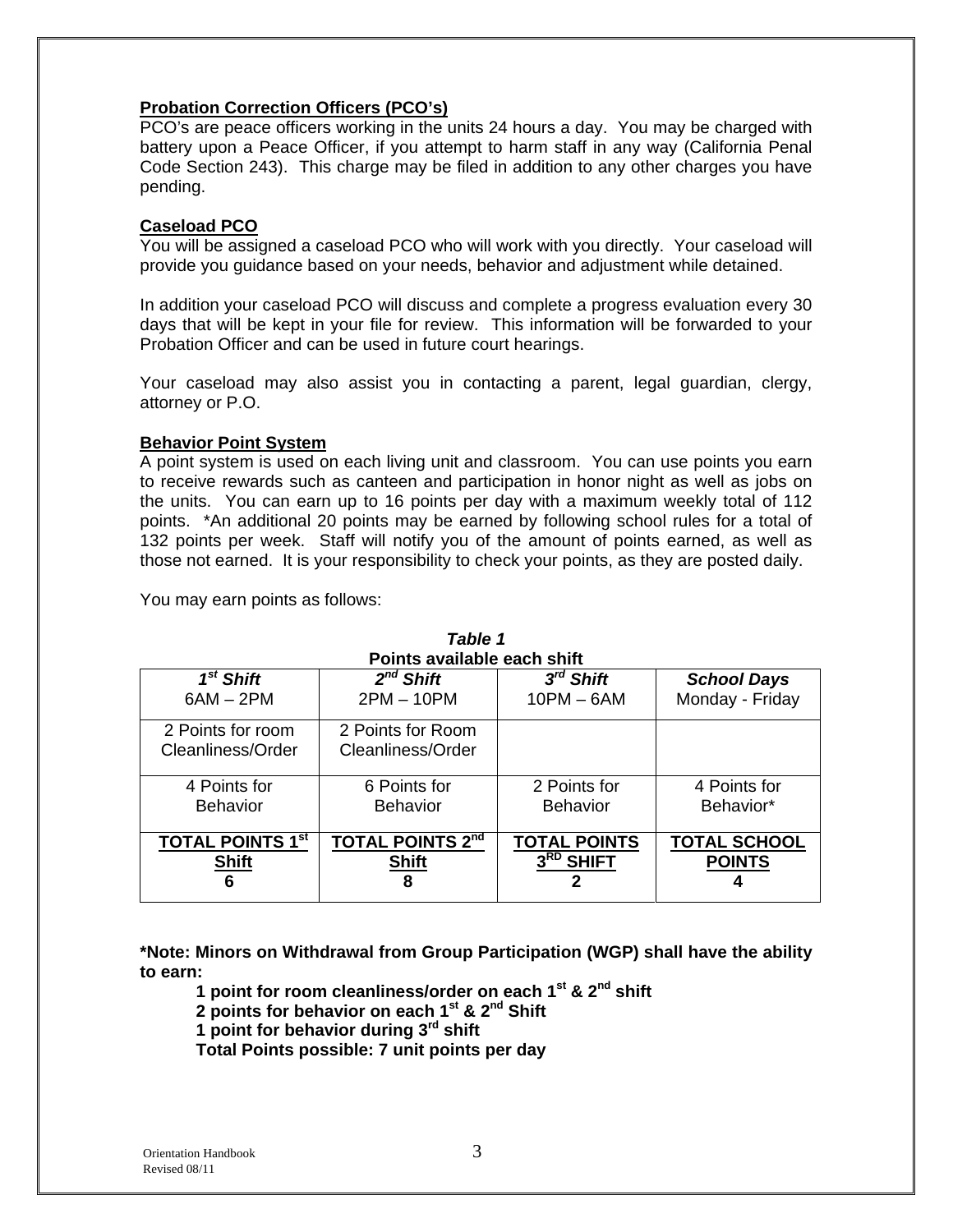#### **Canteen Privilege:**

Canteen is a reward designed to reinforce positive behavior. You may earn this privilege by accumulating a minimum of 110 points per week, based on your behavior.

When you earn 110 points or more, you may purchase canteen items such as candy, chips, treats or extra hygiene items. Each canteen item is given a point value and you may choose canteen items based on the amount of points you've earned each week.

#### **High Pointer Night/Honor Night**

Honor night is designated to promote, integrate, and recognize positive behavior. The objective in establishing an honor night is to build self-esteem and develop social skills. You must attain 120 points and have no negative write-ups in your file for the current week to be eligible for high pointer night.

#### **Rules**

Unit rules always begin with structure and expectations. PCO's will provide unit structure and expectations throughout each shift. They will provide you with a verbal explanation of daily activities, expectations or concerns regarding unit behavior.

#### **Perfect Bench Rules:**

While you are seated on the bench, there shall be no movement, no talking and all minors are to await staff's instruction.

You are to remain:

- A. Seated on the floor: sit with knees close to the chest and arms crossed at the knees.
- B. Seated at a table: sit on the chair or bench with your back straight, feet flat on the floor, looking forward with your arms extended straight in front of you and with your hands and palms flat on top of the table.
- C. Seated on a bench/chair: sit with your back straight, feet flat on the floor facing forward, hands on your knees with arms locked.
- D. PCO's will dismiss you for free time activities once structure has been completed.

#### **Free Time Rules and Expectations during Programming and Activities**

On a daily basis, unit programs and activities are scheduled by staff, which includes indoor and outdoor activities.

Programming can include but is not limited to the following:

 -Groups -Life Skills -Social Skills Development

You will be given the opportunity to participate in recreational or exercise activity for a minimum of 3 hours a day, and up to 5 hours a day on weekends, providing behavior is appropriate.

Indoor Activities may include but are not limited to the following:

| -Approved television programs | -Reading material |
|-------------------------------|-------------------|
| -Radio                        | -Indoor games     |
| -Video games                  | -Letter writing   |
| -Board games/card games       | -Phone calls      |
| -Art activities               | -Competitions     |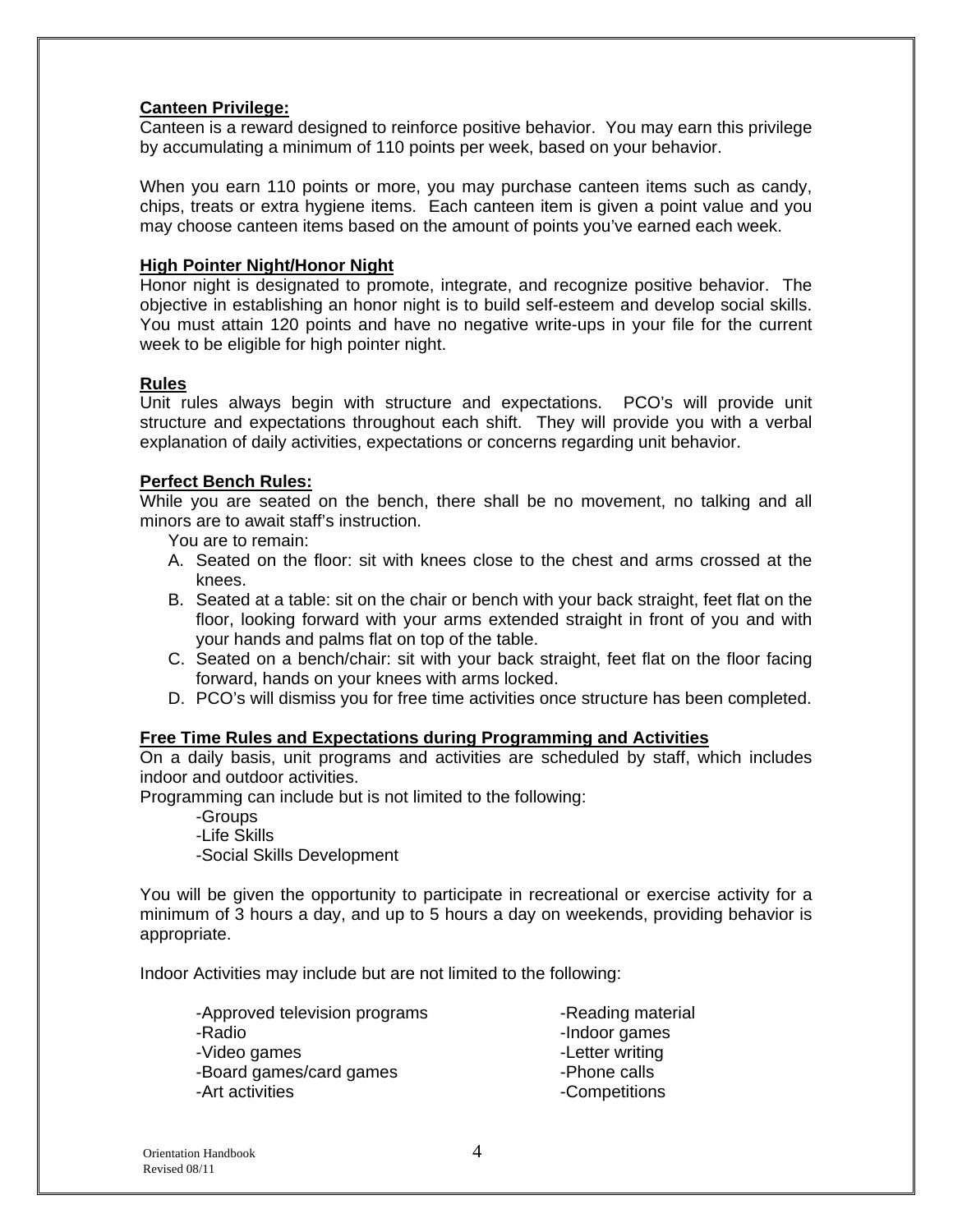While participating in indoor activities it is your responsibility to:

- A. Comply with staff's directives.
- B. Get staff's permission before leaving your seat.
- C. Not cross the line around staff's desk unless instructed by staff.
- D. Be properly dressed. Clothes must be worn with underclothing. Shirts must be tucked in when wearing shorts; shoe straps must be fastened, socks pulled up; jumpsuits fastened (males), shirt under top (females).
- E. Have the right size clothing. Oversized clothes and/or sagging are not allowed.
- F. Maintain a respectful attitude, encourage positive behavior among peers, and maintain proper sportsmanship during activities.
- G. Remember to bring out items from your room that you may need during free time.
- H. Turn in your pencil, put away all games and throw away all trash before free time ends.

#### **Telephone Use:**

Minors are allowed access to the unit/staff telephone ONLY to contact their Probation Officer or Attorney.

Minors may contact family or others on the unit's collect-only telephones, but should keep the following guidelines in mind:

- A) These telephones may make out-going collect calls only. The telephone to which you are dialing must be able to receive collect calls. If you cannot place a call for this reason, speak to a parent or guardian about having their phone service changed.
- B) An inability to make a collect call does not entitle you to use of the unit staff/phone.
- C) Collect–only phones may be used only during free-time periods of indoor recreation.
- D) Limits may be placed on the length of collect-only phone calls, due to the population of the unit, to allow others to use the phone.
- E) Other limitations or restrictions may be placed on your phone usage. Speak with the unit staff if you have any questions or concerns.

#### **Correspondence:**

There is no limit on the volume of mail you may send or receive. You will be provided with pencils, paper, envelopes, and staff will ensure that sufficient time is set aside to write letters. Prior to mail leaving the facility, staff will ensure that mail is properly addressed, not sealed, no slogans or symbols shall appear on the outside of an envelope. Correspondence is not permitted between probation facilities. Letters to other correctional facilities are permitted to immediate family members, but only with written approval from both facilities.

#### **Pencils:**

- A. You are responsible for the pencil issued to you (by room number).
- B. Pencils or pencil leads are not allowed in minors' rooms, custodial rooms, laundry rooms, showers or at the phone.
- C. You may only write on paper that is provided by probation staff.
- D. Breaking/tampering with pencil leads or inappropriate use will result in consequences.
- E. If you break your pencil lead, you are to find it and return it to staff.
- F. A missing pencil or pencil lead will result in a search of the living unit.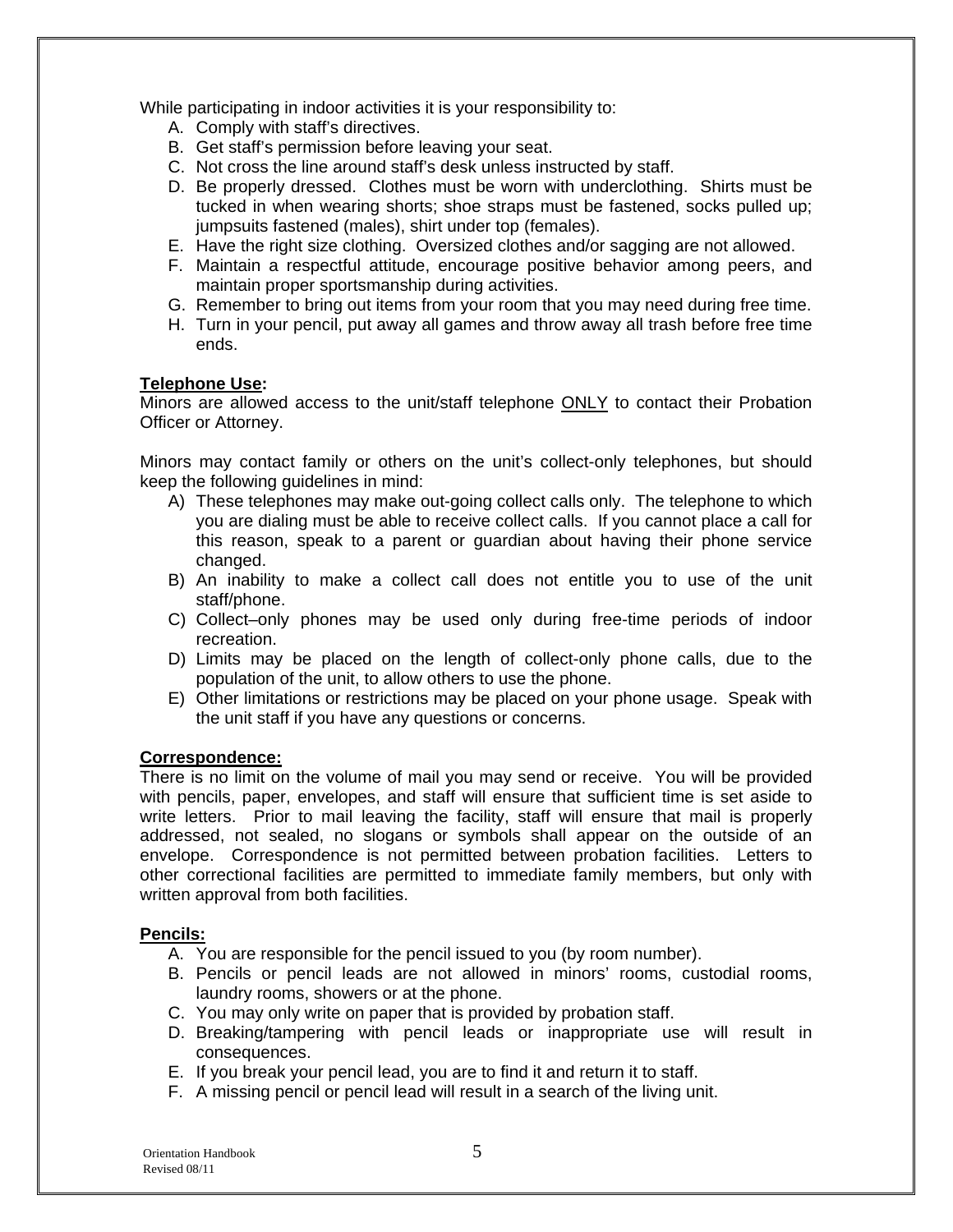#### **Outside Activities**

A. You are to comply with staff's directives.

- B. Poor behavior, inappropriate use of equipment, purposely kicking the ball over the wall or into the razor wire will result in consequences.
- C. Minors with medical conditions or medical restrictions will be excused from participation.
- D. Medical restrictions-self limited P.E. must be followed.
- E. Be a team player and exhibit positive sportsmanship.
- F. If the ball leaves the play area, take a seated bench position; the ball will be retrieved as directed by staff.
- G. Talking to other minors from other units is not allowed.

Weather permitting, minors shall be allowed the opportunity to have 1 hour of outdoor physical activity each day, if health permits.

Outside activities may include but are not limited to the following:

- -Basketball
- -Kickball
- -Soccer
- -Calisthenics
- -Competition games with other units

Minors are required to wear tennis shoes and appropriate attire when participating in activities.

Activity participation may be suspended or modified due to minor's disciplinary status or if a minor(s) present a threat to the safety and security of the facility.

#### **School Rules**

- A. Maintain a respectful attitude toward all teaching staff.
- B. Follow all directives given by teaching staff.
- C. During school movement, you must remain quiet with your hands behind your back looking forward until assigned a seat in the classroom.
- D. You are expected to complete all assignments to the best of your ability.
- E. Only educational materials are allowed in the classroom.
- F. Points are earned based upon your classroom behavior.
- G. Refusal, removal and suspension will result in consequences, such as, but not limited to; early bed, loss of free time and/or failure to earn points.

#### **School Program**

Every minor entering a Juvenile Detention and Assessment Center are provided a quality educational program that includes instructional strategies designed to respond to the different learning styles and abilities of students.

#### **Food Service**

In accordance with Title 15, the Juvenile facilities regulation, the meals served are based upon nutritional and caloric requirements. Prior to preparation and serving, menus are planned on a four-week cycle, and meet the required regulations as calculated by a Registered Dietitian. Standardized recipes are used to ensure proper nutrients are being met. Prior to leaving the food service area, all meals are individually portioned.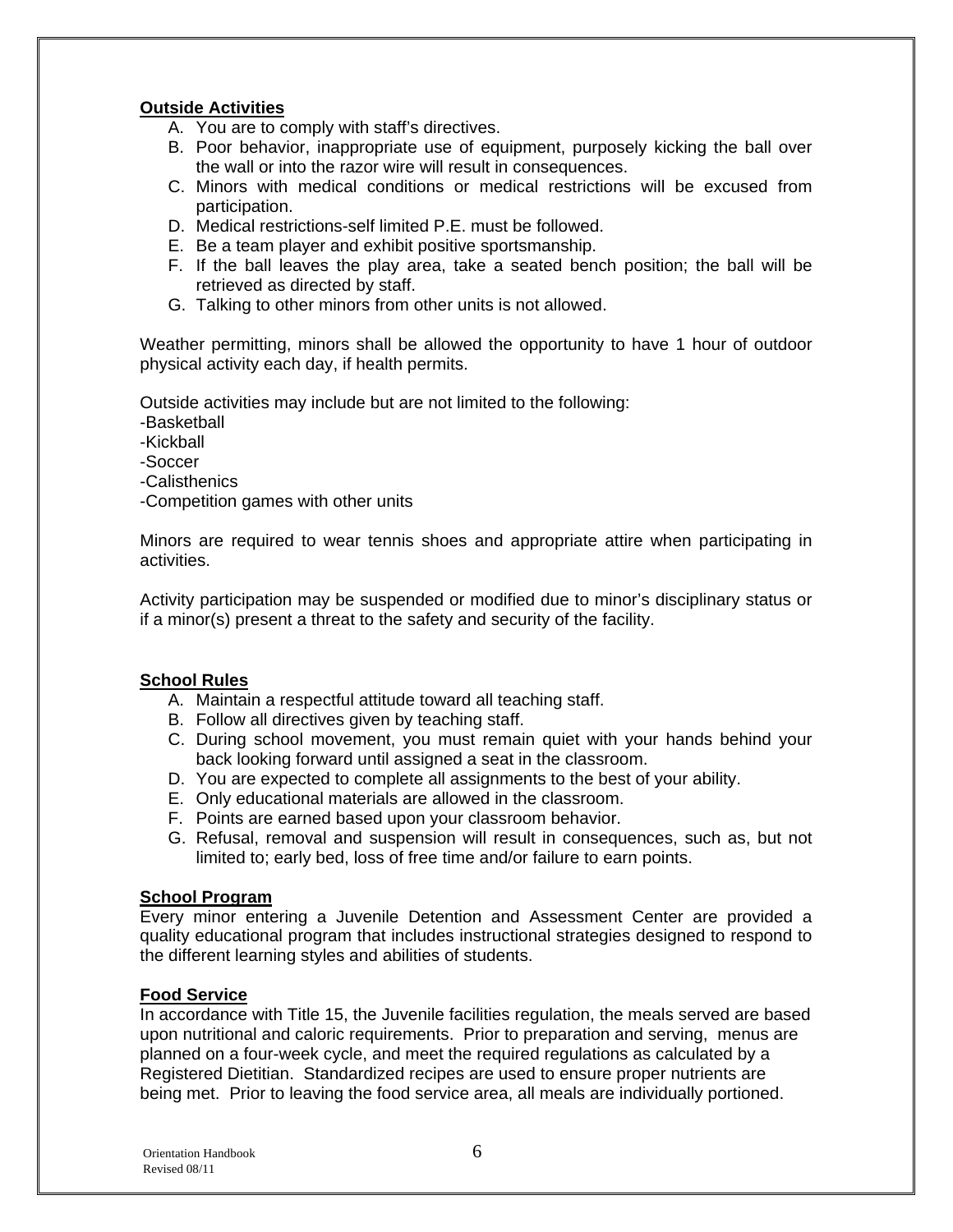All juveniles in our JDAC's and treatment facilities are served three meals per 24-hour period. Fresh fruit is available between breakfast and dinner meals. Additionally, a snack is provided in the evenings.

Medical diets that require modifications, meet the same Title 15 standards, unless specified otherwise by the attending physician. Medical diets are also planned with the consultation of a Registered Dietitian.

All precautions and safety measures are taken to ensure all meals are safe for consumption and free from any potential contaminates. Internal and external inspections are conducted randomly.

In conclusion, *your health and nutritional needs are our number one priority***.**

#### **Meal Rules**

- A. You are to comply with staff's directives.
- B. Meals will be eaten in the day room or an area designated by staff. Hands are to be washed prior to meals.
- C. Poor behavior during meals may result in consequences.
- D. Notify staff if there is a problem at your table or with your food.
- E. Maintain a low noise level when given permission to talk.
- F. Use appropriate table manners.
- G. Playing with food is not allowed.
- H. Food is not to be taken from the dining area into rooms.
- I. Dump your tray as directed by staff.
- J. You must show your spoon and straw to staff before throwing it away.
- K. You may not give your food to another minor without permission from staff.

#### **Use of Force and Restraints**

Probation Corrections Officers are peace officers who are authorized to use force against you/your child to stop acts of violence or aggressive behavior toward themselves or other minors.

Such force may include, but is not limited to, use of OC Pepper Spray. When possible, officers will issue a verbal warning that OC Spray is going to be used. If you hear this warning, stop what you are doing and lay face down on the floor.

Officers may also use mechanical restraints (handcuffs or ankle shackles) to prevent you/your child from acting out violently. These restraints may also be used to secure you/your child on trips out of the detention facility, such as to court. These restraints are never used for punishment and never used any longer than is necessary.

#### **Emergency Code Rules**

Codes are used in emergencies. Staff will notify you of an emergency and give you directives. You must follow these directives immediately to ensure your safety and the safety of others. Non-compliance in an emergency will result in consequences.

When a code is called, anywhere in the facility, you must comply with staff's directives.

**On a unit** (staff may instruct you to)**:**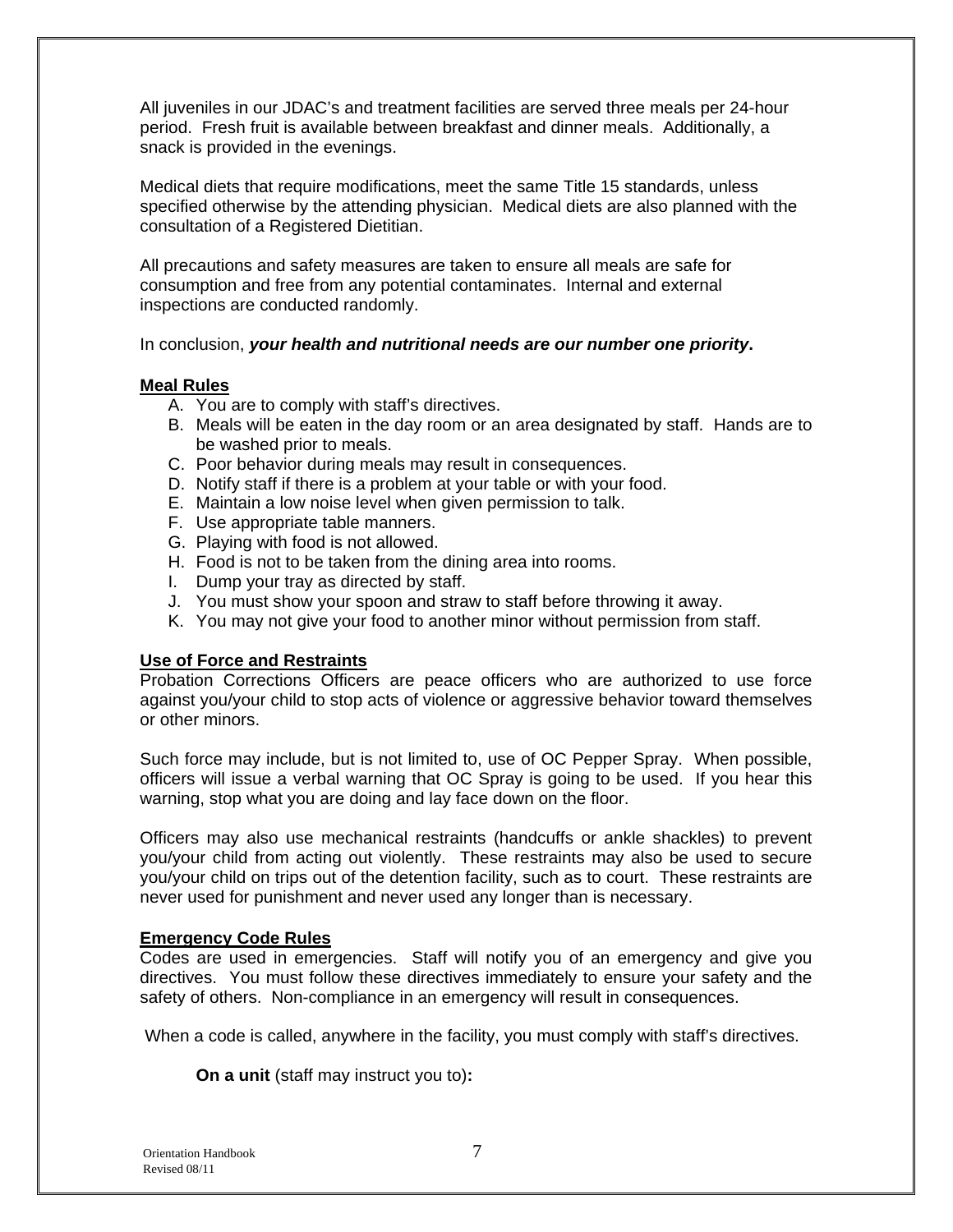- A. Get on the ground face down, until immediate threat is over or once the unit is secured.
- B. Go to your door, leaving all items on the table.
- C. Take your shoes off and sit by your door until staff opens it.
- D. Go inside the room.
- E. Close the door until it locks.
- F. Get on your bunk/bed.
- G. Remain seated quietly and await further instructions from staff.

#### **In a Classroom:**

- A. Take your seat, remain seated and put your head down.
- B. Remain silent.
- C. Wait for further instructions.

#### **Other areas:**

- A. Immediately sit down in a bench position.
- B. Remain silent.
- C. Wait for further instructions.

#### **When any code is called on your unit during an activity:**

- A. Immediately comply with staff's directives.
- B. Stay out of the way of responding staff.
- C. Remain silent/do not respond to incident with verbal comments that could encourage an incident.
- D. Wait for further instructions.
- E. Failure to comply with any of these rules will result in consequences. Stay calm - do not panic!!

#### **Contraband items and behavior that is not allowed**

- A. Drugs, tobacco, matches and chewing gum.
- B. Piercing or tattooing.
- C. Looking at or talking to other units.
- D. Expressing gang symbols, attire, writing or drawing.
- E. Cursing, name-calling and gang talk.
- F. Standing or loitering near doors, exits or control centers.
- G. Excessive noise.
- H. Horse-playing, teasing, shadow boxing, martial arts and play fighting.
- I. Layering clothes or switching clothes without permission.

#### **Hygiene**

All minors are expected to maintain appropriate hygiene. All minors shall be issued a toothbrush, shower shoes, comb, and brush, soap (liquid or solid form) and if applicable, shaving implements. Females will be issued sanitary napkins as needed. Each minor shall be given an opportunity to brush his/her teeth after each meal. Lice checks shall be conducted weekly.

#### **Shower Rules:**

- A. You must be dressed appropriately when going to and from the shower.
	- 1. Shorts for males
	- 2. Robes for females
- B. You must wear shower shoes in the shower.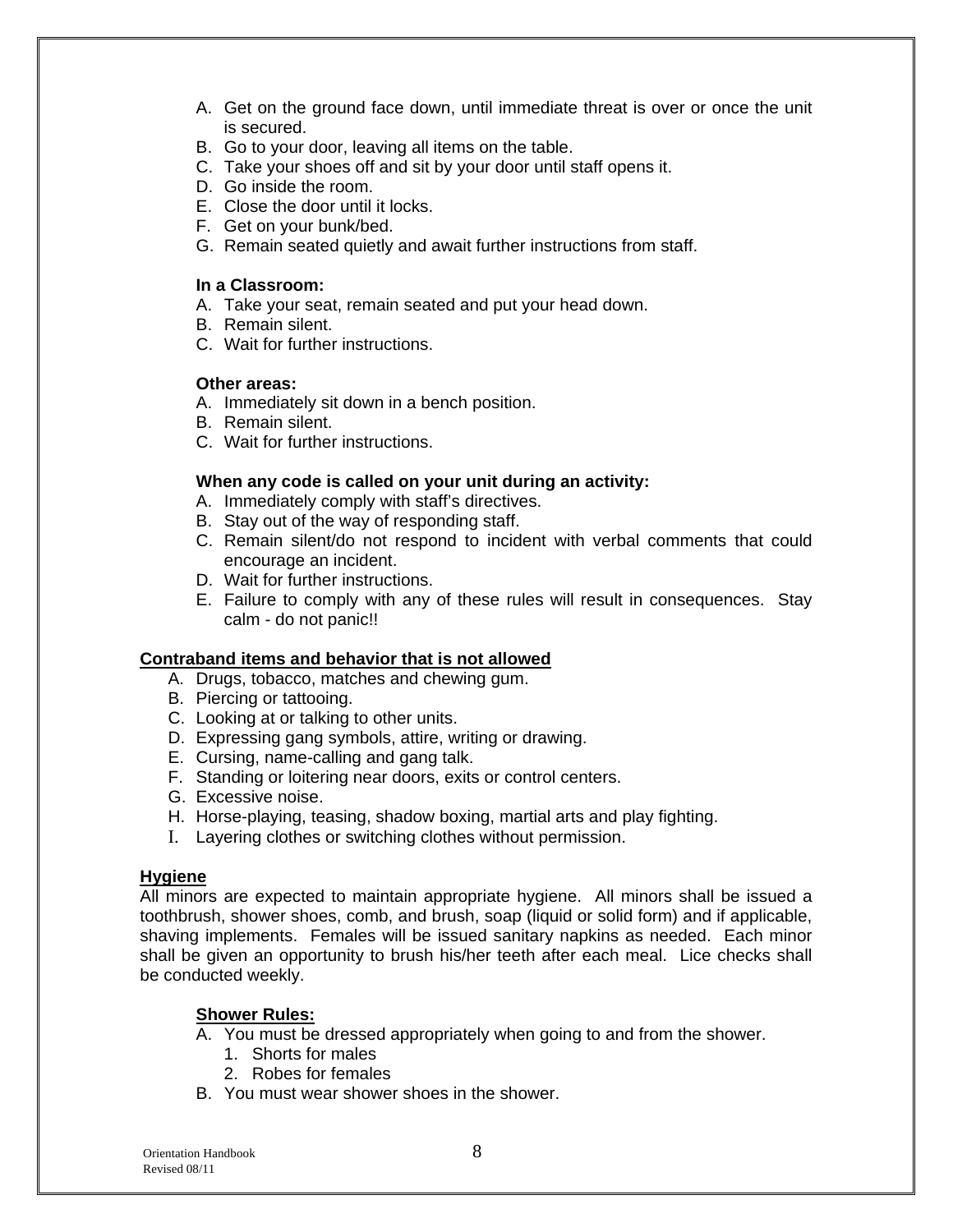- C. You may bring the following items to the shower:
	- 1. Towel
	- 2. Washcloth
	- 3. Soap
	- 4. Shampoo/Conditioner
- D. Talking and horse playing is not allowed.
- E. Remove all personal items before exiting the shower.
- F. Shower time is not the appropriate time to discuss issues with staff.
- G. Finger and toenails may be trimmed at this time, with staff permission.

#### **Shaving Rules:**

- A. Shaving will be allowed daily, if requested.
- B. Tampering with the razor shall result in consequences.
- C. Males will only be permitted to shave with a court order or at the completion of the court process.
- D. Males may shave one at a time in their room or restroom/showers, and in both cases under direct staff supervision.
- E. Females may shave only in the shower under staff supervision.
- F. Sufficient time will be provided to shave.
- G. After shaving you will be required to clean the razor and return it to the staff supervising you.
- H. Minors who are on suicide observation status (SOS) may be provided with an electric shaver under direct staff supervision.
- I. No shaving of the head or eyebrows.

#### **Hair Cut Rules:**

- A. A licensed barber provides haircuts.
- B. Haircuts will be permitted only with a court order or at the completion of the court process.
- C. You may obtain a haircut request form from unit staff.
- D. All haircuts must have supervisory approval.
- E. Haircuts must be appropriate (no unusual cuts). No cuts lower than a #2 clip.

#### **Room Rules:**

The following is **not** allowed while in your room:

- A. Excessive noise, banging, vandalism, (graffiti, damaging fixtures or interior), horse playing and contraband.
- B. Using your intercom for non-emergencies. The room intercom is for emergencies only.
- C. Loitering at room windows/any kind of inappropriate behavior.
- D. Talking through your door/window without permission.
- E. Taking shoes into your room.
- F. Covering your windows or lights.
- G. Placing items on your walls, doors, or windows.
- H. Sleeping with your head covered, or facing the wrong direction.
- I. No hardcover books.
- J. No newspapers.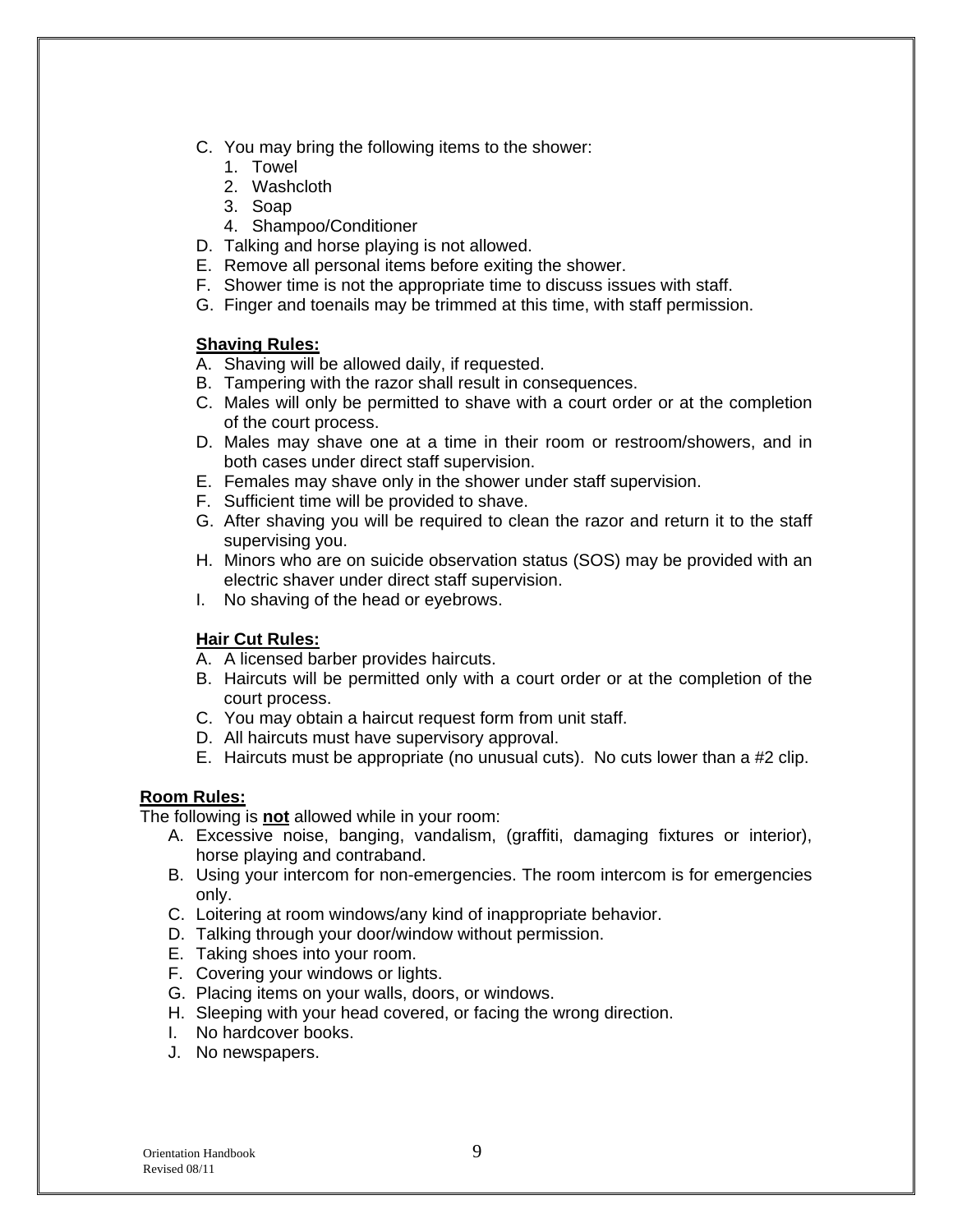You are responsible to sweep, mop, clean sink & toilet, fold clothes, and make your bed, prior to leaving your room.

#### **Room Items**

Items allowed in room:

| <b>Personal Items</b>                            | 1 Personal Hygiene Box        |  |  |
|--------------------------------------------------|-------------------------------|--|--|
| 1 Bible                                          | Soap                          |  |  |
| 2 soft cover books                               | Shampoo/Conditioner           |  |  |
| 1 deck of cards                                  | Toothpaste, toothbrush        |  |  |
| 4 photographs that are approved by staff         | Deodorant                     |  |  |
| Approved school material (no hardcover or spiral | Lip Balm                      |  |  |
| bound books)                                     | Lotion                        |  |  |
| 6 cards or 6 letters                             | Hair grease/Gel               |  |  |
| 1 towel                                          | Comb, hairbrush               |  |  |
| 1 washcloth                                      | items<br>Canteen<br>purchased |  |  |
|                                                  | (Hygiene related items ONLY)  |  |  |

**Your hygiene box may or may not be stored in your room. It is at the staff's discretion and can vary based on facility. If your hygiene box is allowed in your room, your comb, toothbrush, hairbrush, and washcloth are to be kept on top of your hygiene box; items that do not fit inside hygiene box are considered contraband.** 

Clothing items allowed in room (per minor):

| <b>Male</b>      |                        | <b>Female</b>              |                     |
|------------------|------------------------|----------------------------|---------------------|
| 1 jumpsuit       | 1 pair of socks        | 1 day outfit (pants & top) | 1 set of pajamas    |
| 1 pair of shorts | 1 set of pajamas       | 1 pair of shorts           | 1 pair of underwear |
| 1 t-shirt        | 1 pair of underwear    | 1 t-shirt                  | 1 bra               |
| 1 sweatshirt     | 1 pair of shower shoes | 1 sweatshirt               | 1 robe              |
| 1 sweatpants*    |                        | 1 pair of shower shoes     | 1 pair of socks     |

All other items are considered contraband. **It is your responsibility** to check the room carefully to make sure the previous minor did not leave any contraband or vandalize the walls, doors, etc. *\*Varies based on facility*

**Consequences**

Unit staff has the authority to assign and recommend consequences for failure to follow rules or directives. Some of the consequences you may receive include, but are not limited to the following:

- A. Time out
- B. Tray status for inappropriate behavior during meals.
- C. Early Bed.
- D. Loss of free time (LFT) 8 hours or less.
- E. Withdrawal from group participation (WGP) for fighting, conspiring to fight, or other serious problems.
- F. WGP will also result in loss of your weekend privileges.

Consequences are a tool designed to improve behavior. Failure to earn points is not a consequence. Remember that additional charges can be filed for any illegal behavior that occurs while in custody. **You will be held accountable for all information listed in this handbook.** If you have any questions, ask staff.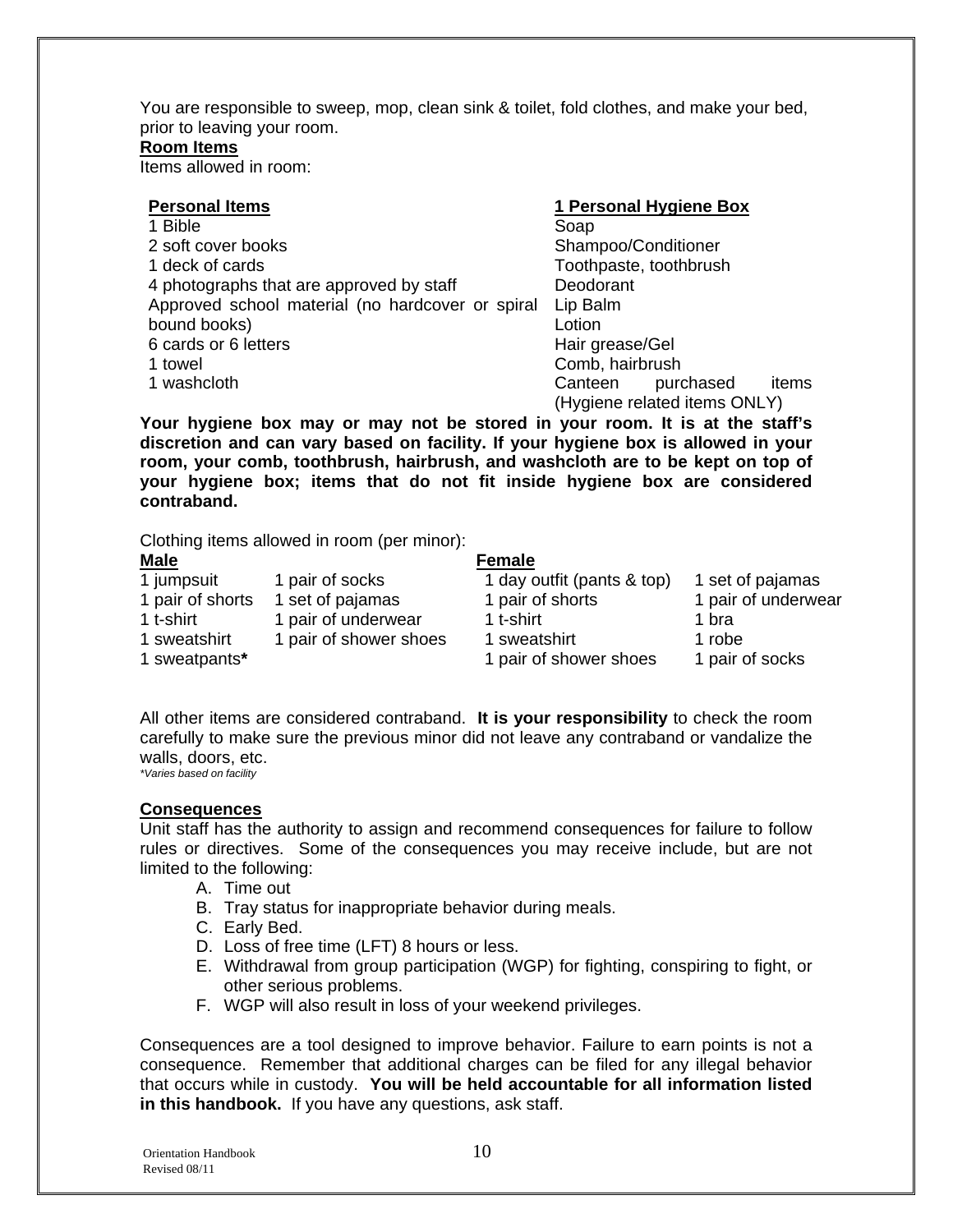#### **Discipline Process:**

Discipline shall be imposed at the least restrictive level, which promotes acceptable behaviors by minors in a JDAC. Discipline shall not include corporal punishment, group punishment, physical or psychological degradation and/or deprivation.

#### **Discipline Appeal Process:**

You have the right to appeal a consequence given to you for a violation of the rules. Minor rule violations may be handled informally by staff counseling with you or advising you of the expected conduct or by giving you a minor penalty. Major rule violations are those that have an impact on the safety, security, efficiency, or operation of the facility and its personnel, staff and/or you or the minors.

#### **Minor Discipline**:

Minor discipline is a violation of the rules resulting in discipline that is twenty-four (24) hours or less of Withdrawal from Group Participation (WGP). This excludes the Behavior Point System, which rewards minors for positive behavior.

Minor Rule Violations include, but are not limited to:

- A. Threats of Violence
- B. Damage to County or personal property
- C. Disruptive behavior
- D. Potentially dangerous acts
- E. Gang activity involving displays of one's gang affiliation
- F. Smoking
- G. Not following directions
- H. Gambling
- I. Not attending class/school

Juveniles who receive Minor Discipline are entitled to the following rights:

- 1. A written notice of the violation (A copy of the completed Minor Rule Violation form)
- 2. The right to appeal
- 3. A supervisor must conduct the appeal
- 4. Review of the appeal

#### **Major Discipline:**

A violation of the rules resulting in discipline, in excess of twenty-four (24) hours or more of Withdrawal from Group Participation (WGP). This excludes the Behavior Point System, which rewards minors for positive behavior.

Major Rule Violations include, but are not limited to:

- A. Assault and battery
- B. Threats of violence
- C. Assault and battery on institutional or teaching staff members
- D. Use of narcotics, drugs, intoxicants
- E. Damage to County or personal property
- F. Possession and/or bringing drugs, weapons into the institution
- G. Theft
- H. Sexual misconduct
- I. Disruptive behavior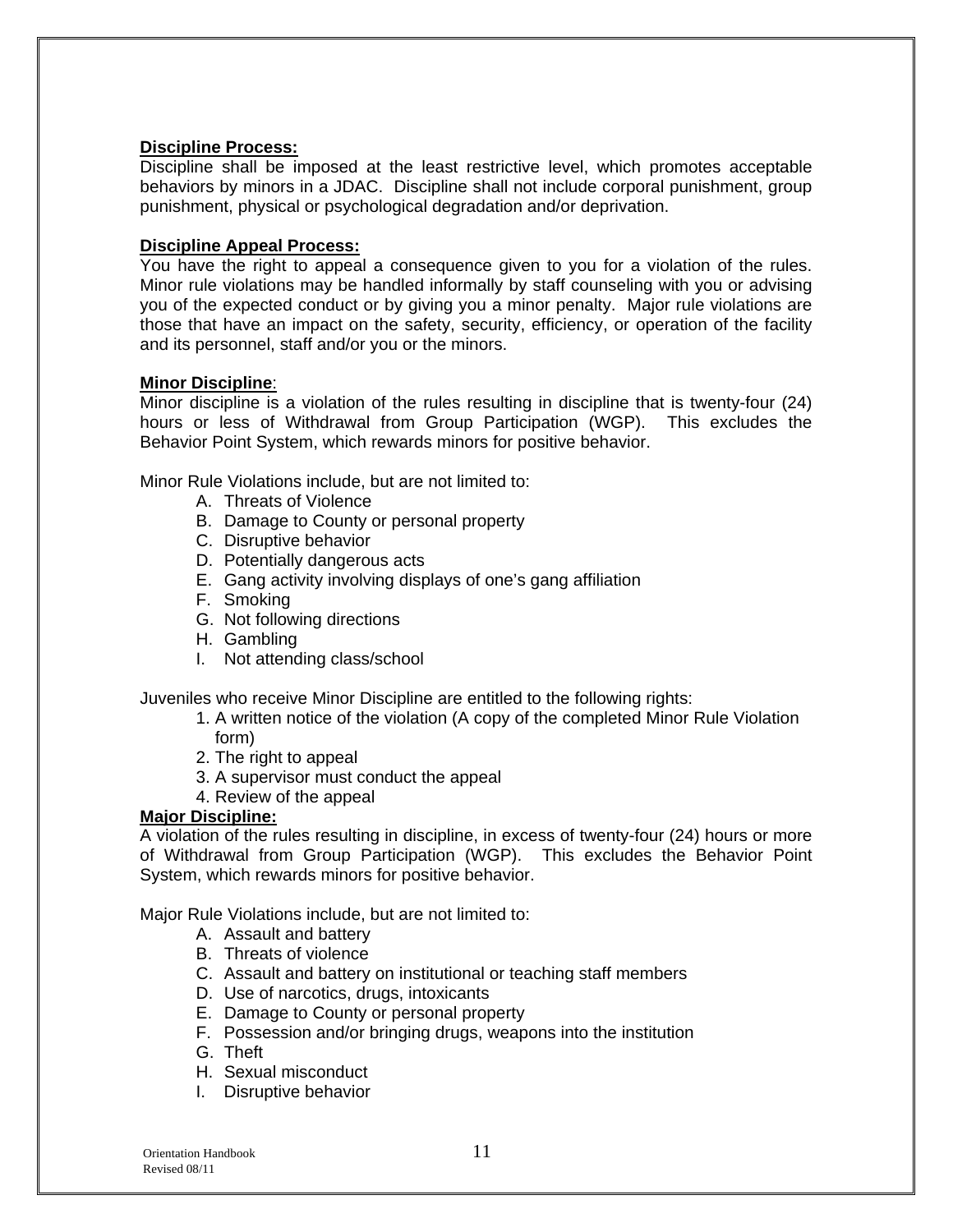- J. Potentially dangerous acts
- K. Gang oriented activity involving threats, intimidation or violence
- L. Gross disrespect of staff
- M. Possession of incendiary devices
- N. Cheeking/storing prescribed medication

Minors who receive Major Discipline are entitled to the following rights:

- 1. Written notice of the violation prior to the hearing (A copy of the completed Major Rule Violation form)
- 2. A hearing by a person who is not party to the incident.
- 3. The opportunity for the minor to be heard, present evidence and testimony.
- 4. A provision for the minor to be assisted by staff in the hearing process.
- 5. A provision for an Administrative review.

Major Violations may result in additional charges being filed with the District Attorney.

#### **Alternate Free Time (AFT):**

AFT is *NOT* discipline, but may be used to separate one or more minors for their safety or the safety of the unit and/or institution.

#### **Room Confinement and Segregation:**

If you/your child represents a behavioral problem and any of the following conditions exist, you/they may be segregated away from other minors:

- A) You/they attempt, or are likely to attempt escape.
- B) Their status or behavior puts you/them at risk from other minors. You/they have been a witness that may place you/them at risk for intimidation or retaliation.
- C) You/they act out extremely violently, commit repetitious acts of violence, or threaten violence to anyone.

During any such segregation, facility administrators will be aware of your/their segregation. Your/their needs, including food service, medical, mental health, religious, and educational needs will continue to be met.

If you/your child continues to violate facility rules, orders of staff, or acts violently toward others you/they may be confined in a room on a "Withdrawal from Group Participation" for up to 72 hours. You/your child's needs, as outlined above, will continue to be met.

If you/your child threaten to harm yourself/themselves, they may be confined in a room on Suicide Observation Status, while being evaluated by mental health professionals.

#### **Grievances**

You have the right to file a grievance if you feel any staff has violated your rights in the facility. You may also grieve living conditions, medical, food, religious issues and/or school issues. After you complete a grievance form, a PCO will attempt to resolve the issue. If you still feel the issue remains unresolved, a Supervisor will review the grievance and make a determination. If you still are not satisfied with the outcome, a request for an appeal will be sent to a facility administrator. You should note that The San Bernardino County Superintendent of Schools, not probation, would address grievances involving school state or conditions.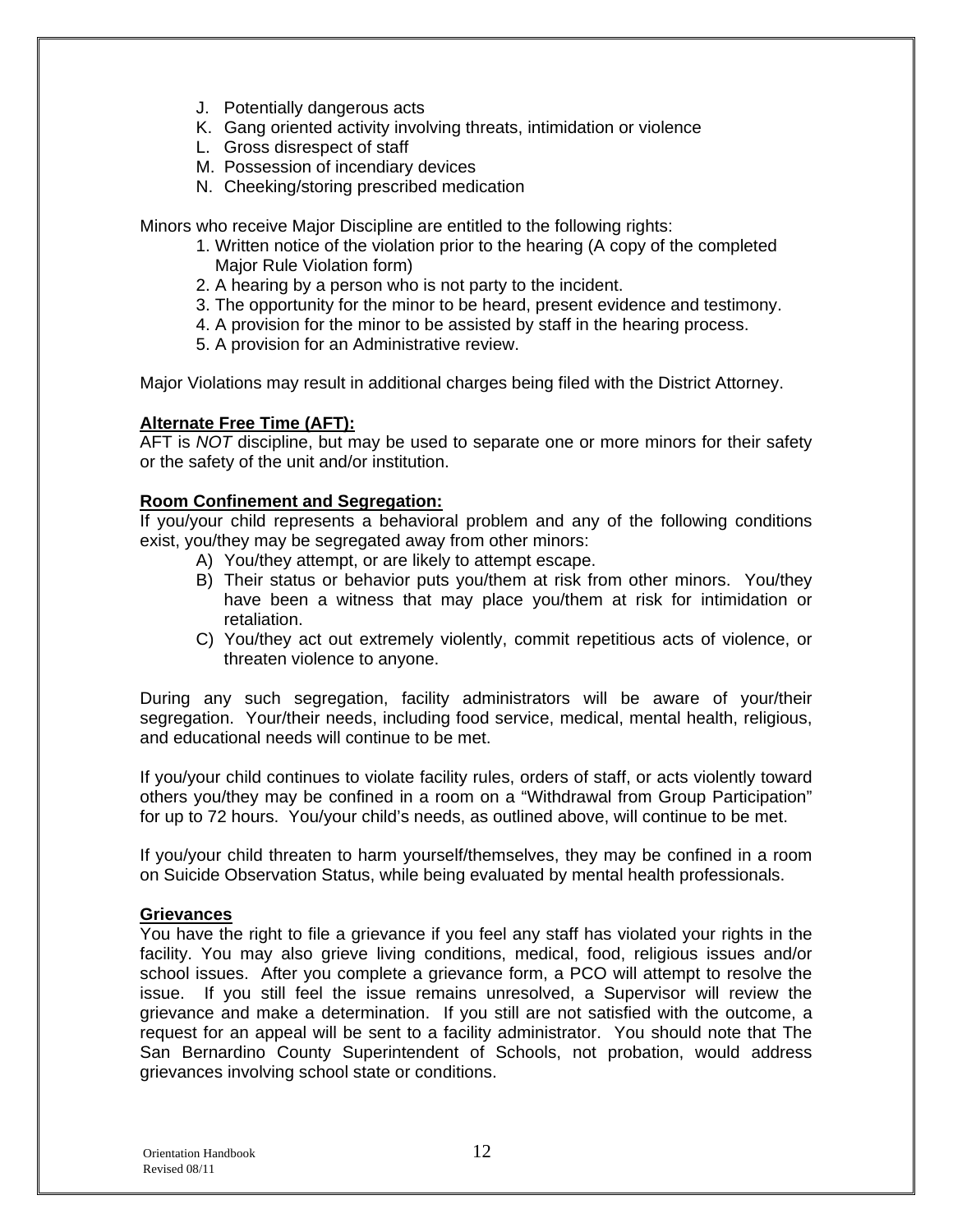#### **Health Questions**

Correctional Nurses are responsible to carry out the total health care plan on a day-today basis. Sick call rounds, emergency treatment, and physical exams are part of various duties completed by Correctional Nurses.

A medical provider is also part of the medical staff and it is the provider who is responsible for treating detained minors. A complete physical examination will be performed within 96 hours of intake, unless a physical exam has been completed within one year.

- A. A medical history of past and present illness and treatment will be completed.
- B. A medical examination will be conducted.
- C. A dental examination to identify any emergency dental care will be conducted.
- D. Laboratory screening.
- E. Females will be given a urine pregnancy test.

Any minor suspected of having a communicable disease that could pose a significant risk to others in the facility shall be placed on medical isolation until cleared by Health care staff.

#### **Medication Dispensing**

Medications will be dispensed as ordered by the provider as needed.

#### **Sick Call**

- A. Minors wanting to be seen by a nurse must fill out the Health Services request form.
- B. Completed forms are placed in the confidential nurse's box, located on each unit.
- C. Nurse will retrieve forms, prioritize requests and see minors.
- D. Minors are not to be cuffed during examination unless requested by a nurse.

Additional appointments or treatment may be completed at the Clinic, Juvenile Hall grounds, Arrowhead Regional Medical Center (ARMC), Dental provider, or by referrals to minor's private medical physician.

#### **Mental Health Concerns**

If you are experiencing an emotional crisis, you may request to speak to someone about it. You will be referred to the FAST clinicians. If you are experiencing an emotional crisis, feeling sad, want to hurt yourself, believe you are depressed, or cannot emotionally adjust to a detention setting, you may request to speak to someone about it. You will be referred to FAST (Forensic Adolescent Services Team) for services.

Minors may at any time request counseling services. FAST referral forms are available to minors on each living unit. The preservation of human life shall supercede all other facility concerns.

#### **Visitation**

Family reunification and maintaining contact shall be provided for all minors while in custody. While detained, you are entitled to receive regular visitation on a weekly basis as specified for each unit.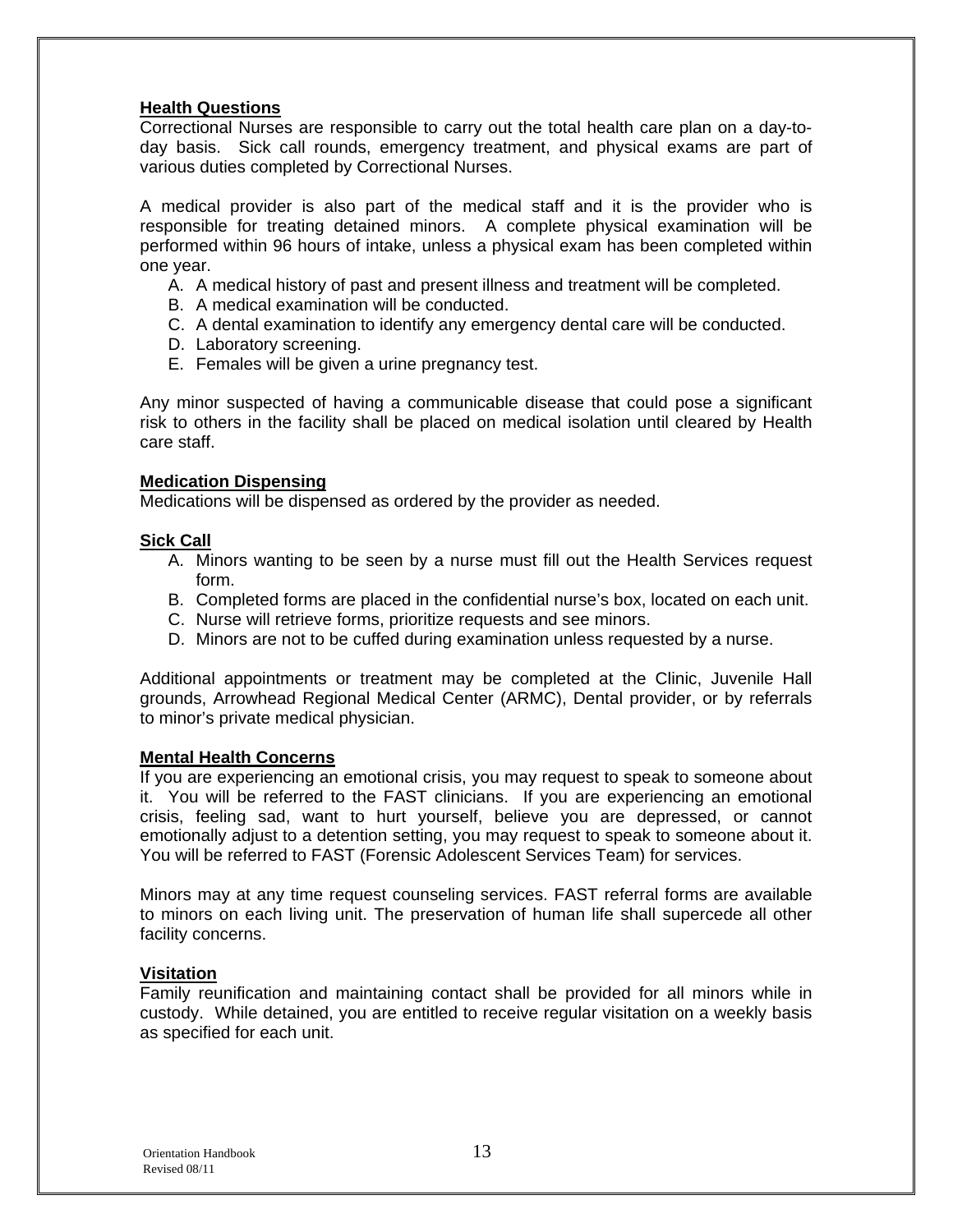You shall be allowed to receive regular visits from:

- A. Parents
- B. Grandparents
- C. Foster parents
- D. Legal Guardian

Only two people from the authorized visiting list will be given admittance to the same visit. **Please be advised; ALL visitors must arrive at least 30 minutes prior to visiting in order to complete processing and granted their visitation time. Arrival after this time may result in visitors being turned away.**

In the case of no parent or legal guardian, a sibling over the age of 21 years may be included as well as an uncle or aunt who has been identified by the courts, Probation Officer, or Administration.

Visits shall take place at regular time frames, which do not interfere with the safe and secure operation of the facility.

Closed Circuit Television Security System cameras monitor and record all activities and interactions during visiting.

Letters, cards or pictures will NOT be accepted or allowed in during visiting hours.

**Bringing firearms, explosives, alcoholic beverages, narcotics, and controlled substances into a detention facility is a crime and cause for arrest (California Penal Code Section(s) 2772, 2790, 4573, 4573.5, 4573.6, 4573.8, 4573.9, 4574).** 

**Please do not ask your visitors to bring anything that is considered contraband. If they are caught bringing in contraband, their visitation could be stopped and they could be arrested and prosecuted. Bringing contraband into a Secure Detention Facility is a class 2 felony.**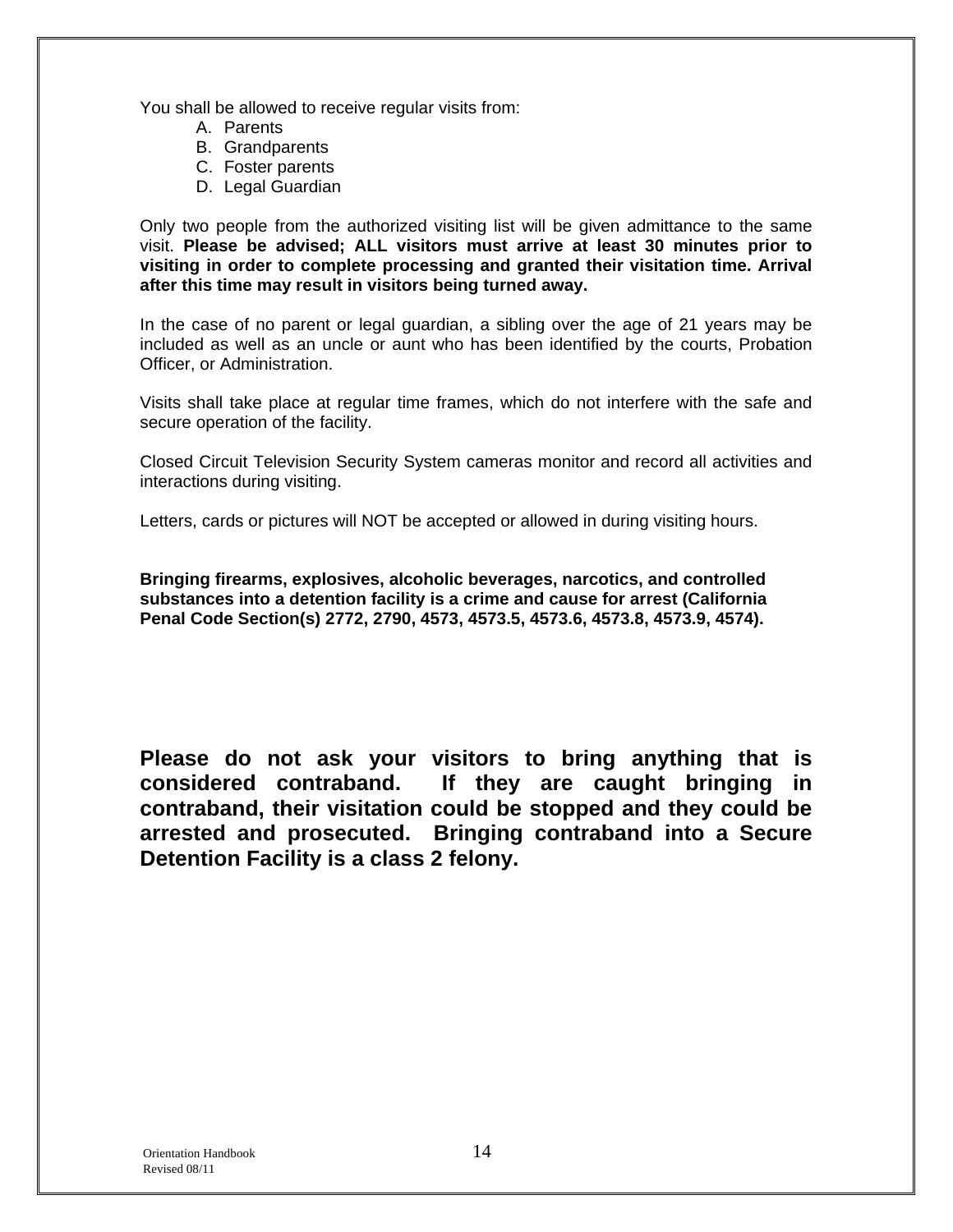#### **Regular Visitation**

Visits will be supervised by PCO's at all times. **ALL** visitors must adhere to the following guidelines:

- Visitors will be required to present VALID PHOTO ID to the officer at the front door.
- ONLY Parents, Grandparents and Legal Guardians shall be admitted to the visiting area.
- ONLY two people from the authorized visiting list are permitted to visit at one time.
- Visiting days and times are specifically scheduled for each unit. Minors are only permitted to receive visits on the day scheduled for their assigned living unit.
- Visiting sessions are 2 hour in length one day per week No Extensions
- ALL personal items MUST be secured in the coin operated lockers.
- The Detention Corrections Bureau of San Bernardino County Probation Department is not responsible for any lost or stolen items from the public lockers.
- Visitors will be required to pass through a metal detector before entering the visiting area.
- Visitors may be scanned with a hand held metal detector.
- Visitors may be asked to empty their pockets.
- ONLY your ID and locker key will be allowed in the visiting area. NO EXCEPTIONS!
- Visitors and Minors must keep their hands clearly visible at all times.
- Visitors who appear to be under the influence of alcohol and/or drugs will NOT be admitted
- Visitors must adhere to the following dress code:
	- Clothing must be appropriate: NO tank tops, spaghetti straps, tube tops, low cut tops, midriff tops or see through clothing of any kind will be permitted inside. Skirts, dresses and shorts must not be shorter than three inches above the knee. Women must wear a bra. No flip-flops, open toe shoes or house slippers will be permitted. Hats will be removed and searched prior to entry. NO sharp or metal hair accessories will be permitted  $\sim$  plastic or cloth are acceptable.

Behavior must remain appropriate at all times; absolutely **NO** profanity, yelling, threatening behavior, etc.

A visit may be terminated for inappropriate behavior and is at the discretion of staff.

Visitors who leave early will not be re-admitted to the visiting area.

#### **~ NO CELL PHONES, FOOD/DRINKS/GUM OR PERSONAL ITEMS OF ANY KIND ~**

Welfare and Institutions Code Section 871.5

*"… any person who knowingly brings or sends into, or who knowingly assists in bringing into, or sending into any county juvenile hall … any controlled substance, … any firearm, weapon, or explosive of any kind, or any tear gas weapon shall be punished by imprisonment in a county jail for not more than one year or by imprisonment in the state prison."*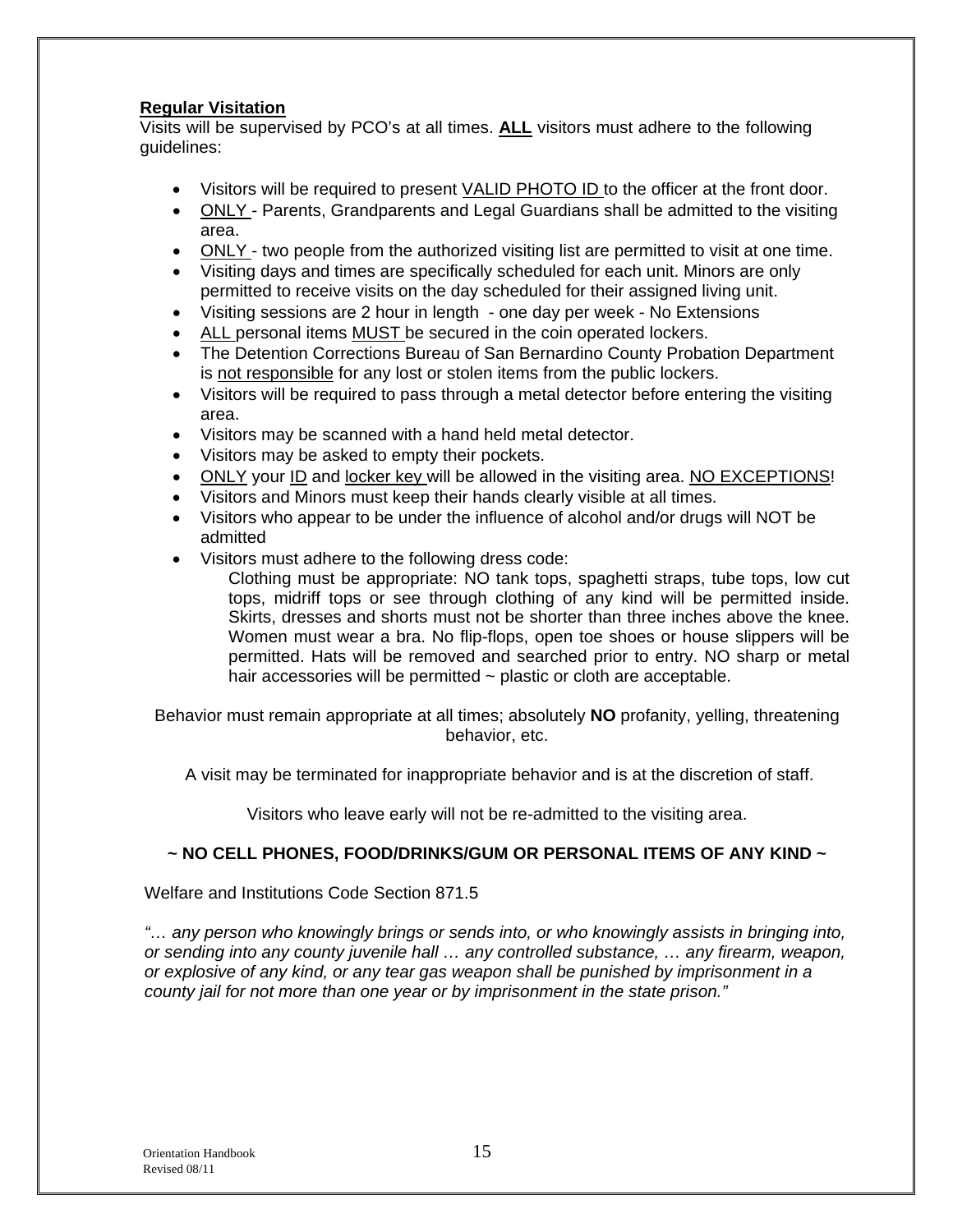#### **Special Visits**

Special visits are visits that have been approved by the Watch Commander on days other than regular assigned visiting days. Special visits may include religious volunteers.

Minors who are going to the California Division of Juvenile Justice or prison may request a special visit, which will be scheduled prior to departure.

#### **Religious Services**

The Religious Services Coordinator maintains oversight of all religious activities within each facility and along with the Chaplains, assigns religious volunteers to provide services for minors. Religious Volunteers in Probation have passed a background check and have been trained and approved by the Religious Services Coordinator or Volunteer Coordinator.

You/your child may request a religious or spiritual leader, however, the request must be in writing and completed on a Chaplain Referral Form. Your child may request and return a Chaplain Referral Form to any Probation Corrections Officer or Probation Corrections Supervisor for the Chaplain to review. Once the religious/spiritual leader has been cleared, the approved visit will be scheduled so as not to interfere with regular facility activities such as:

- A. Meals
- B. Court Appearances
- C. Parental Visits
- D. Medical Appointments
- E. Probation Interviews
- F. Safety or security conditions
- G. School

#### **Fire Safety/Emergency Exercise**

The purpose of a fire drill or evacuation exercise is to establish a procedure regarding what actions will be taken in the event of an actual fire or in the event of a real disaster.

#### Evacuation Plan

In the event of a real emergency, while in custody, remain calm and:

- A. Stop all activity.
- B. Quietly bench up.
- C. Listen and wait for staff's directives.
- D. Security Risk Status minors or problem minors will be handcuffed.
- E. Remain seated or as instructed in order to be cuffed/secured.
- F. Wait for instructions to evacuate.

Once the unit has been instructed to evacuate, you will leave quickly and quietly in an orderly manner and listen for any additional directives from staff. You will then proceed to the units designated staging area.

#### Designated Staging Area:

Once you have arrived to the units designated area, you are to:

- A. Remain quiet
- B. In line facing forward in the direction of staff.
- C. Keep both hands placed behind your back.

 Orientation Handbook 16 Revised 08/11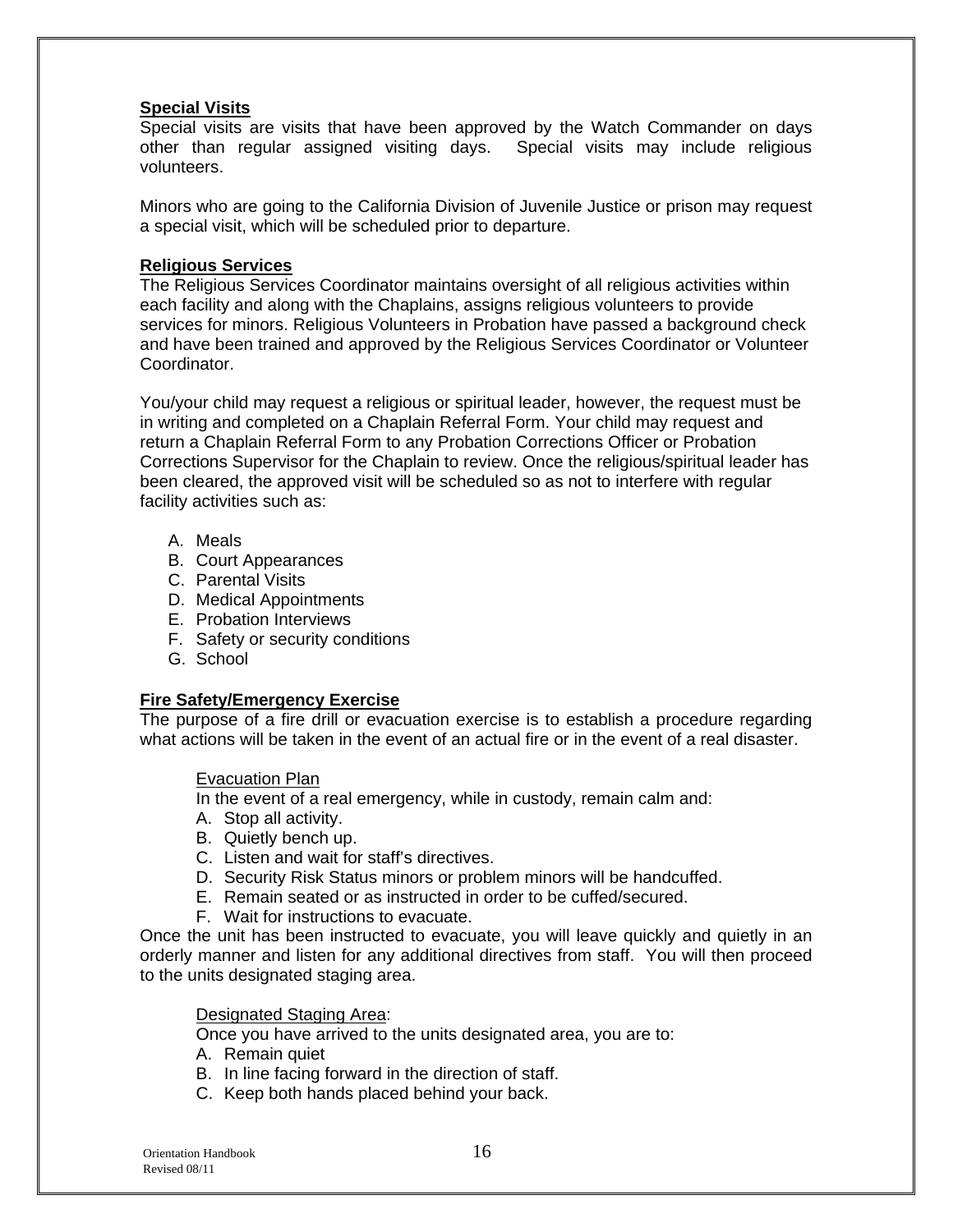Wait for roll call.

- A. Remain quiet
- B. Face forward
- C. Respond to staff when your name is called.
- D. Respond by saying "Present"
- E. When Roll call is completed, remain quiet and wait for further instructions from staff.

At this time, you may be instructed to be seated and remain quiet. When cleared to return back to your unit, you will do so in an orderly manner, the same as when evacuating. A roll call will be conducted once inside your unit.

Fire drills or evacuation exercises will be conducted twice monthly, once in the A.M., and once in the P.M., on each unit.

#### **Access to Counsel:**

You always have the right to contact your attorney. This may be done by telephone, during free time periods, as explained in the "Telephone Use" section of this handbook. The best time to contact your attorney by telephone may be during business hours (8:00 a.m. to 5:00 p.m.) Monday through Friday. If there is no free time period planned on the unit where you are housed during these business hours, speak with a Probation Correctional Officer. They will make arrangements for you to contact your attorney during business hours. It is important for you to remember that these arrangements may have to be made when it is reasonable for Probation Correctional Officers. For example, you may have to wait until officers are free and/or if you cannot reach your attorney you may have to leave a message for them to call you back instead of making several additional calls.

If your Attorney or Probation Officer calls you while you are detained, Probation Correctional Officers will get you for the telephone call when practical.

#### **Court Process**

This booklet will answer some questions about the process you're about to go through with the court, and probation officers. If you have any questions after you've gone through this booklet, you can ask the detention staff or the probation officer assigned to the case. This booklet will answer the general questions, but feel free to ask about those things that are not mentioned here.

- Q. I didn't do what they said I did. What do I do about it?
- A. The court will decide if the things the police said are true or not. The probation officer and the detention staff can't change the reasons for which you were arrested.
- Q. Can I post bail?
- A. No, there is no bail system for juveniles. However, a juvenile going to Adult Court may qualify for bail in Adult Court.
- Q. Do I get a telephone call?
- A. Yes, in fact, you get two of them; one to parents and one to your attorney.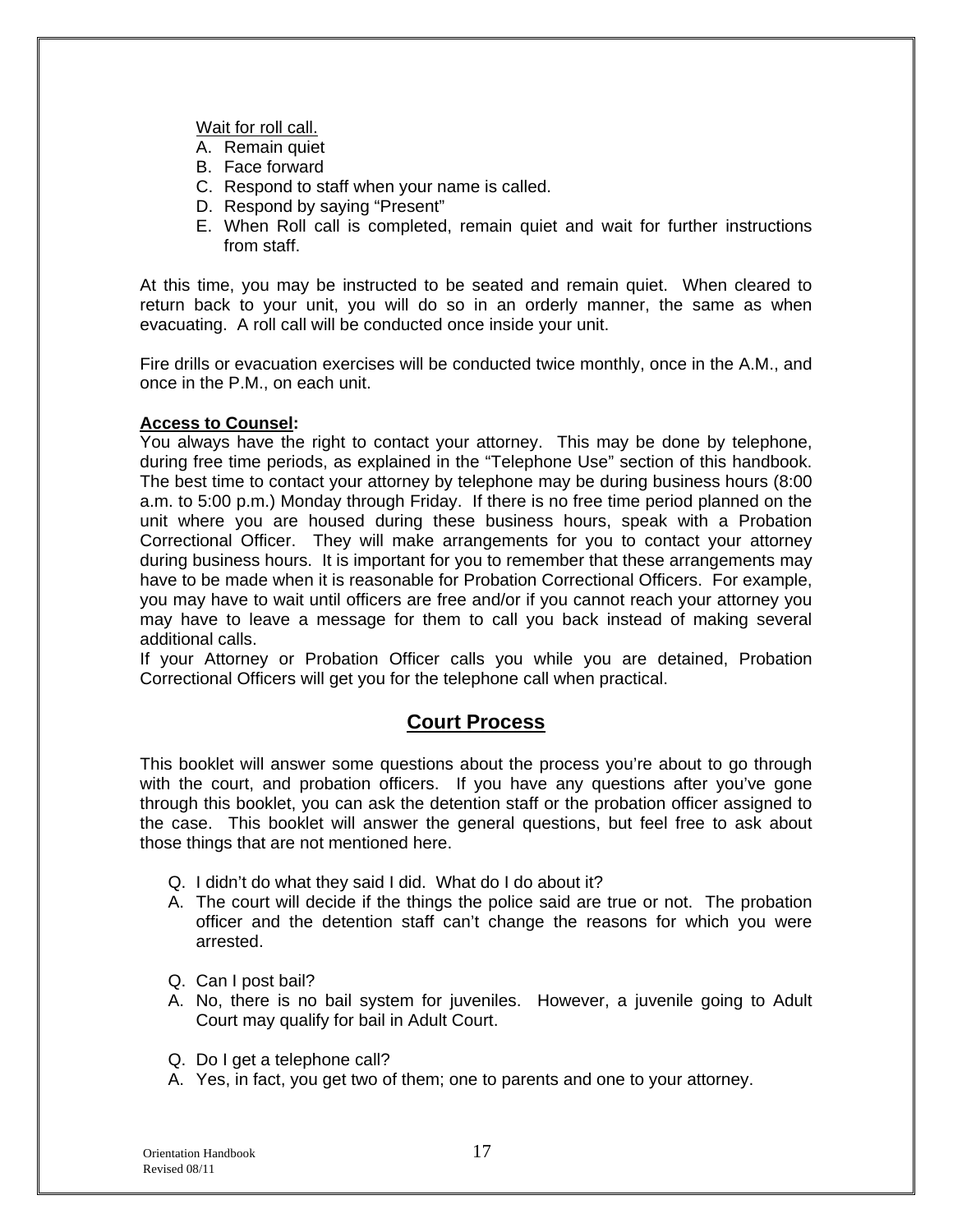After you have been processed into a Juvenile Detention and Assessment Center, your case will be assigned to a probation officer. The probation officer will read you your Miranda rights. At this point you can choose to discuss the circumstances of the offense or you can wait and consult with an attorney before making any statements. If you decide to speak with the probation officer here are some of the things that may be discussed:

- 1.) What do the police say you've done to break the law? If you don't want to talk about it, you don't have to. The probation officer will tell you about your right to remain silent before the interview.
- 2.) How do you get along with other family members in the home? What kinds of chores are done? Are the chores done right away or is there usually some argument about doing them? How do you get along with brothers/sisters?
- 3.) There may be questions about how the parent or legal guardian punishes you when there are problems in the home. Also, what kind of behavior deserves punishment?
- 4.) How are you doing in school? Are there attendance problems? How about your behavior in school? And what kind of grades do you earn?
- 5.) The probation officer will discuss anything that will give him/her a better idea about just what kind of person you are.

After the interview, the probation officer may make a telephone call to your parents. This conversation will cover the same things as the interview. There will also be questions to the parent or legal guardian about their feelings about the offense (what the police say you've done). The Probation Officer or a Probation Correctional Officer may also ask you a series of other questions. These questions are called a COMPAS assessment and may, or may not, have anything to do with your offense.

The purpose of this assessment is to make sure you are housed on the correct unit and determine what needs you may have when you are released. A Probation Correctional Officer may ask you other questions, at a different time, to determine what needs you may have while you are kept in custody.

After the interview, the Probation Officer will talk with the supervisor and they will decide what to do in your case. At this point:

- 1.) You can be put on informal probation. That's a contract with you and your parents agreeing to do things called "Terms and Conditions". If you don't hold up to your part of the contract, then the case is sent to court. If you do what you've said you'll do, then your case can be dismissed.
- 2.) Or, you can be released from custody with a citation to appear in court at a later date (usually six weeks later).
- 3.) Or, you can be released on the House Arrest Program (known as HAP).
- 4.) Or, you can be released from custody with the allegations (what the police say you did) "Settled Out of Court".
- 5.) Or, you can be kept in custody until you go to court for a further hearing.

If you're kept in custody or released on HAP, you will have a Detention Hearing three days after your arrest (not counting weekends or holidays). At that hearing, you'll meet your lawyer and have a chance to admit or deny what they say you've done.

If you deny doing what you have been charged with, your case will be continued for two weeks for a Jurisdictional Hearing. That's the same as a trial in adult court. The big difference is you don't get a jury trial because the judge makes all the decisions in juvenile court. There will also be a Pre-Trial Hearing set for about a week to make sure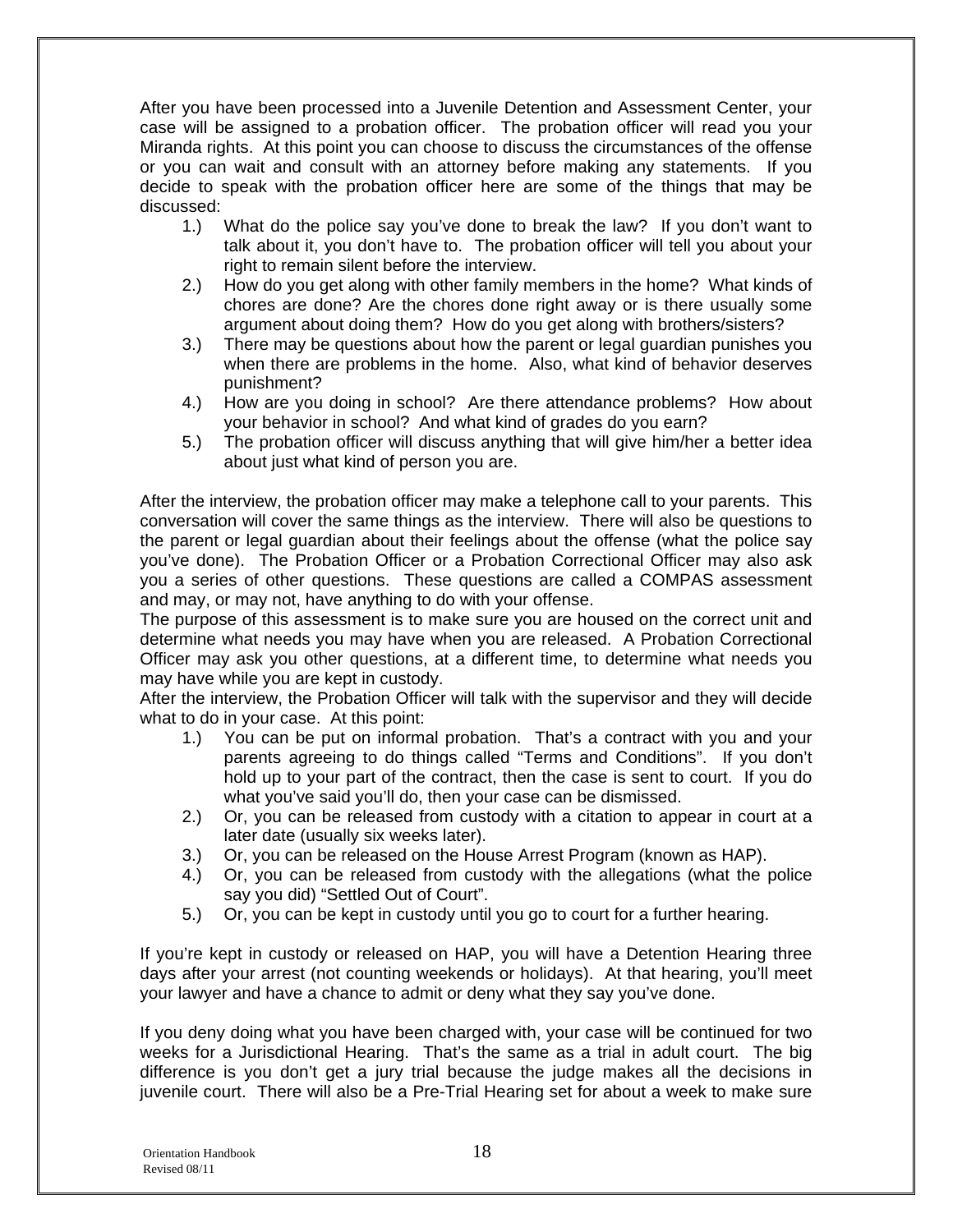the lawyers have all the information they need for your trial. You also get another chance to admit or deny what the police say you did at that hearing.

At the Jurisdictional Hearing, you will have the opportunity to show that you didn't do what the police say you did. The District Attorney (DA) will show the court why the police say you did the things you are accused of doing. The judge will then make a decision. If the judge finds that you did the things the police say or, if you admit to one or more of the things the police say you did, the judge will continue your case for a Dispositional Hearing.

If you do decide to admit to one or more of the allegations, the judge will ask you if you understand the consequences of your decision. The judge will tell you that you could be sent to a placement in a Home or School away from your home. You could even be sent to the California Division of Juvenile Justice. The best thing is to ask your lawyer first and he or she will tell you what's probably going to happen in your case. Either way, the judge will continue your case for a Dispositional Hearing in two weeks (not counting weekends or holidays) if you're in custody and four weeks if you're out of custody or on HAP.

The Dispositional Hearing is much like a sentencing hearing in adult court. At this time your case may be assigned to a different probation officer. That P.O. will again interview you and your parents. If you're still in custody, you will be interviewed there, and your parents will be interviewed at the probation office.

If you're out of custody, or on the HAP program, you will be given an interview appointment time for you and your parents to meet with the P.O. at the probation office.

The P.O. will ask questions that are much like the ones that the P.O. in the Detention and Assessment Center asked, but with much more detail. The P.O. will also check with your school to see how your behavior, grades and attendance were before getting arrested.

If there's a victim, the P.O. will interview them to see how they feel about what you did. They will also give the P.O. a list of their losses that resulted from your actions. You may have to pay the victim back. If you can't pay all at once, you or your parents may have to make payments until the victim is paid back in full.

#### **ONE MORE THING…**

If you are accused of committing a serious felony, for example; murder, arson or armed robbery, and you're 14 years or older, the whole process changes. In California, you can be tried as an adult. That means you will go to adult court. You'll still get a lawyer, but now you'll go to adult court.

Your probation officer will tell you if what you're accused of doing comes under these laws. You can also ask. If you want to know something that you haven't been told…**ask.**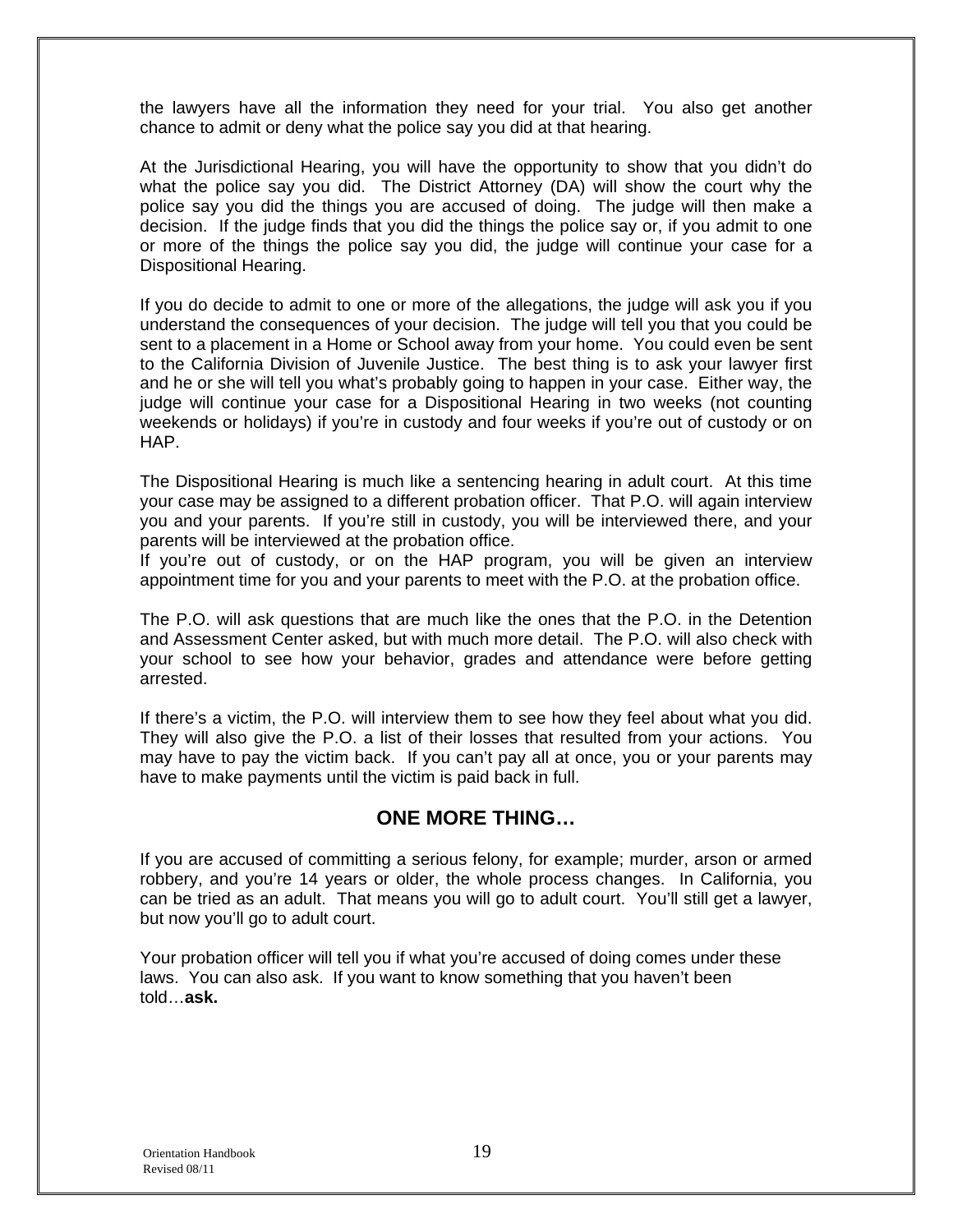#### **Compliance Officer**

The primary focus of the Probation Department is community protection and to effectuate positive systemic change, which reflects the evolving rights of persons with Disabilities including Learning Disabilities who come to be placed in the custody of the San Bernardino County Probation Department. In addition, the purpose is to delineate the legal responsibilities of the department in exercising custody and providing educational and therapeutic services to the persons in our care.

The Compliance Officer is available so that all staff, minors, parents, guardians, and other interested parties may express concerns or clarify any issue regarding the Juvenile Detention and Assessment Centers (JDAC's) or Treatment Facilities.

#### *Compliance Officer Duties:*

- $\div$  Spend time at each facility so that all staff, minors, parents and others may easily express concerns, ask questions or clarify any issue regarding the JDAC's and/or the Treatment Facilities.
- Give all interested parties a non-threatening way to request information and investigations without fear of reprisals.
- $\div$  Conduct spot checks that involve programming and/or the treatment of minor(s).
- Collect and retain data to identify disabilities and the special needs of minors in custody.
- Periodically attend staff meetings, briefings or any other meeting at which staff are instructed on policies, procedures, or provisions of services to minors.

#### **Contacting the Compliance Officer**:

Any person may contact the Compliance Officer. CALL: (909) 387- 2929 (accepts collect calls)

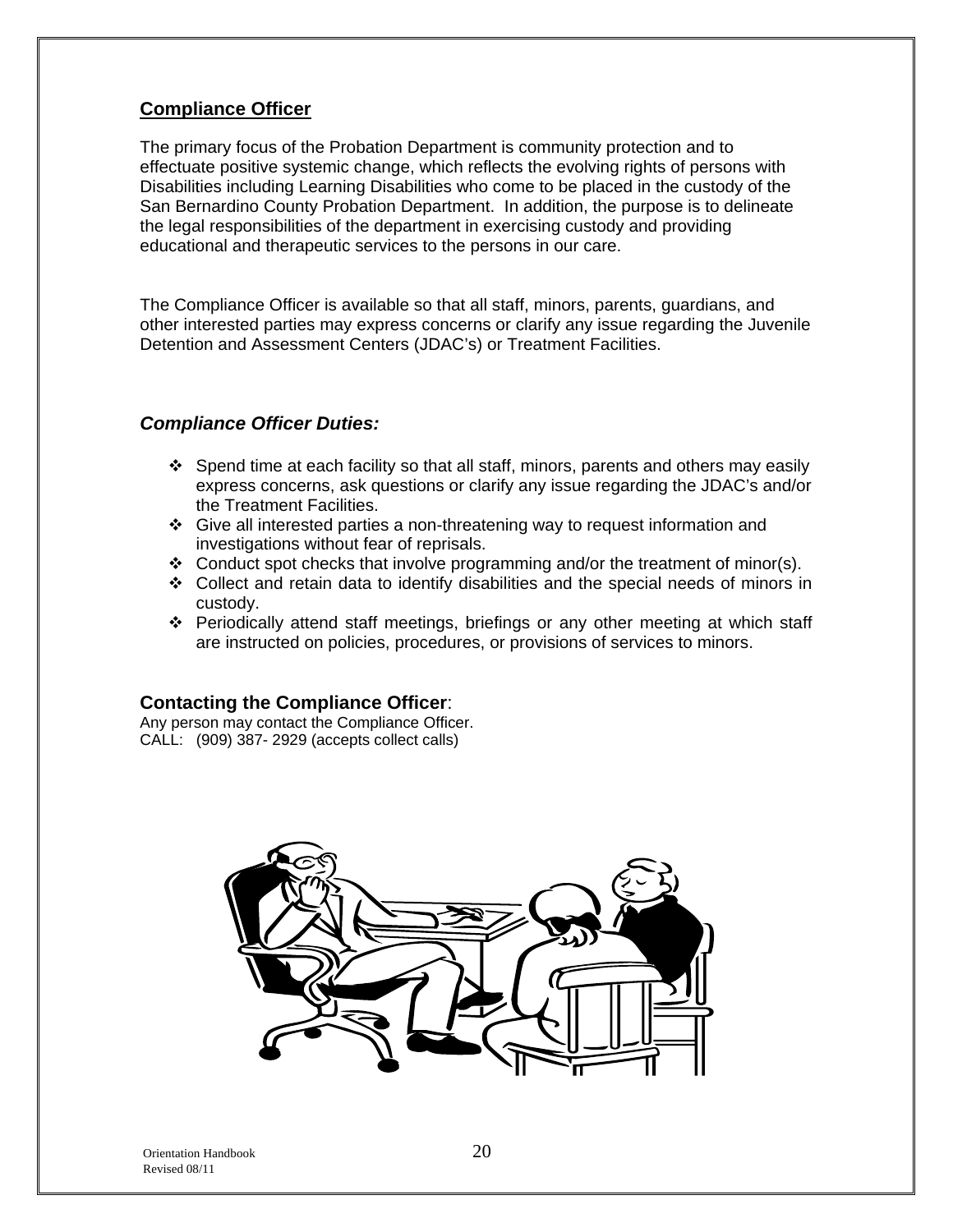## **SEXUAL ASSAULT PREVENTION**

#### Zero Tolerance Policy

The County of San Bernardino Probation Department has a zero tolerance of sexual misconduct within all detention and treatment facilities.

#### What is Sexual Misconduct?

Sexual misconduct is sexual abuse/assault. It includes minor-on-minor, staff-on-minor, and minor-on-staff sexual activity. This includes any solicitation of sexual activity through promises of favors. It also includes threatening a person for refusing sexual advances. It also includes invasion of privacy beyond that necessary for safety and security. It includes disrespectful, unduly familiar, or threatening sexual comments made to a person.

#### What do I do if I am assaulted?

Individuals that sexually abuse or assault you can only be disciplined and/or prosecuted if the sexual misconduct is reported. If you become a victim of sexual assault, you should report it immediately, so that you can be protected and receive medical and/or clinical treatment.

Even though you may want to clean up after the assault, it is important that you see the medical staff before you shower, wash, drink, change clothing, or use the bathroom. Medical staff will examine you for injuries, which may or may not be obvious to you. A medical professional may perform a pelvic and/or rectal exam. They will also check you for sexually transmitted diseases and gather physical evidence of the assault.

#### Do I have to consent to a medical exam?

Your consent is needed for a medical exam. If the sexual activity was recent, you will be asked to consent to a sexual assault exam. You have the right to refuse the examination. However, if you have been the victim of sexual misconduct, it is critical to collect as much evidence as possible.

#### Can I get medical care without giving evidence of sexual misconduct?

It is very important that you understand that you can receive medical attention for any injuries, and for pregnancy testing, without submitting to a sexual assault examination. The medical care is for the purposes of treating any injuries and keeping you healthy. Medical information gathered during treatment is confidential. You must sign a medical release in order for the medical information to be used as evidence in sexual misconduct. You have the right to refuse to sign the medical release.

#### Do I have to reveal the assailant?

No. However, you are strongly encouraged to identify the assailant in order to protect yourself and others from future attacks. Individuals that sexually abuse or assault others can only be disciplined and/or prosecuted if the assault is reported. You can feel safe in reporting an attempted assault or assault without fear of retaliation, regardless if the assailant is another minor and/or staff.

#### Recovering From Sexual Assault

Any form of coerced or illegal sexual activity is degrading. Mental health staff within the institution is available to help you recover from the emotional impact of sexual assault. You can seek help from local mental health agencies, Crisis Intervention Centers.

#### What will happen to me if I make allegations knowing them to be false?

The department encourages the reporting of true sexual misconduct, but strongly discourages false accusations.

#### How do I report sexual misconduct?

 Report the activity or solicitation to any staff member including: Caseload counselor, Supervisor, Teacher, Medical staff, and or Therapist. All correctional staff members have been informed of their responsibility and obligation to report such activity. If the assailant is a staff, you do not have to report to them, you can report the activity to any staff within the facility. You can also call the Compliance Officer. The Compliance Officer is available so that all staff, minors, parents, guardians, and other interested parties may report sexual assault.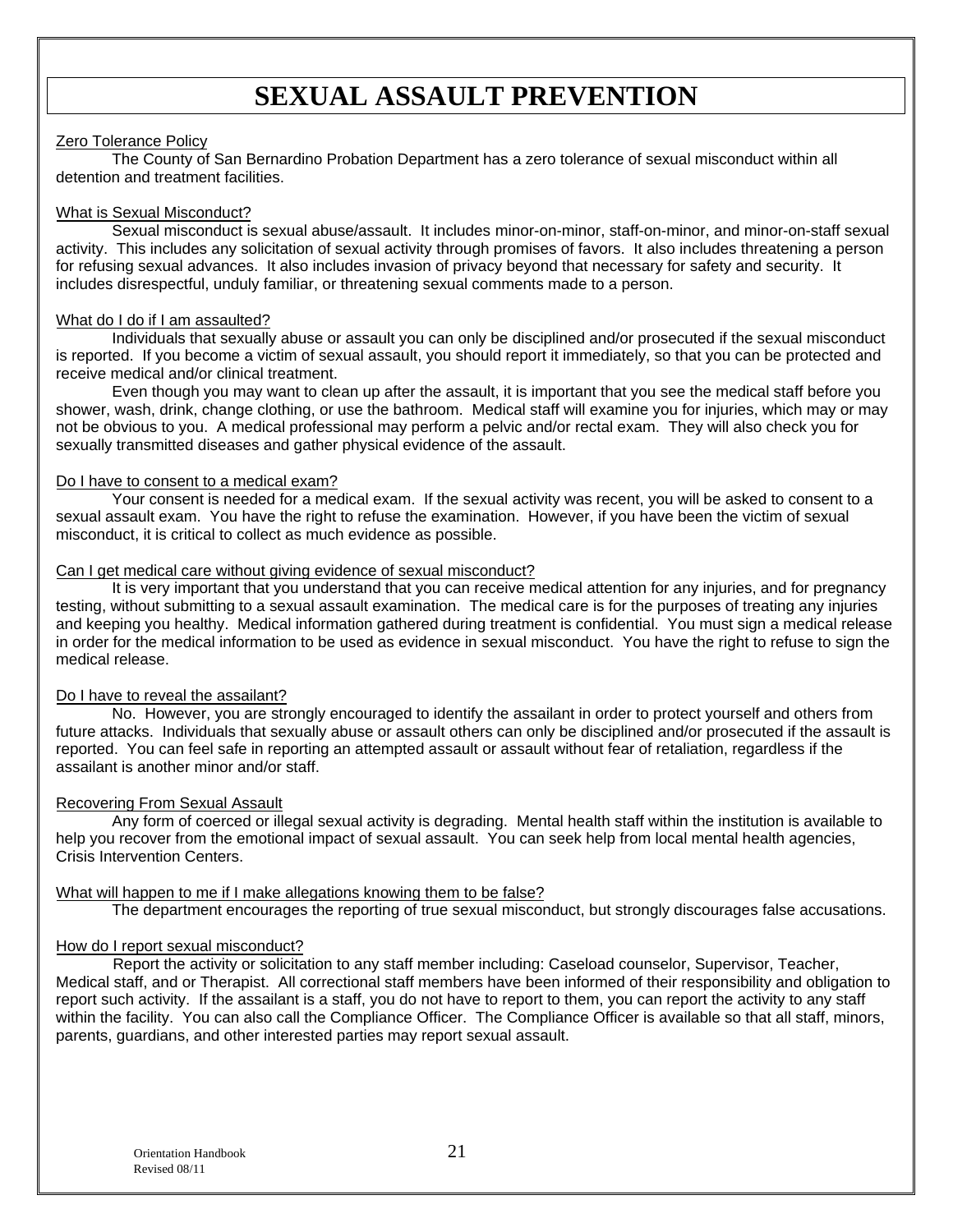# **SEXUAL ASSAULT PREVENTION (continued)**

#### **Important Contact Information for Reporting:**

**Correctional Staff**: Report Directly **Compliance Officer**: (909) 387-2929 (*accepts collect phone calls*) **Forensic Adolescent Service Team** (FAST):

Central Valley Juvenile Detention and Assessment Center: (909) 387-6911 West Valley Juvenile Detention and Assessment Center: (909) 463-7624 High Desert Juvenile Detention and Assessment Center: (760) 961-6779



no one should be assaulted or abused..

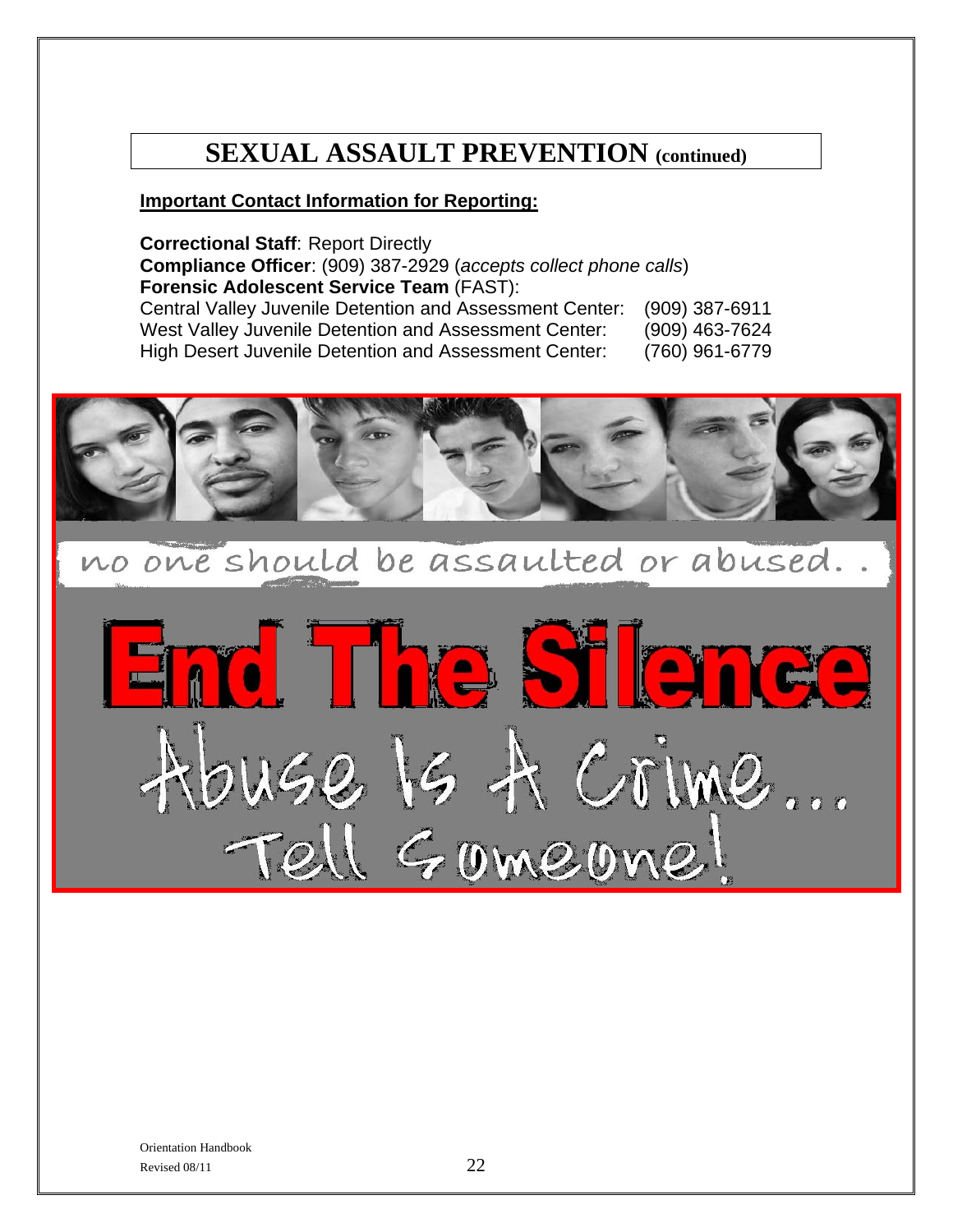# **Resource List for Sexual Assault Prevention Centers**

## **San Bernardino County**

San Bernardino Sexual Assault Services 505 North Arrowhead Ave., Ste. 100 San Bernardino, CA 92401‐1221 tel: 909‐885‐8884, fax: 909‐383‐8478

#### Coachella Valley Sexual Assault Services

760‐568‐9070 74‐333 Highway 111 Suite 204 Palm Desert, CA 92260 tel: 760‐568‐9071

## **Riverside County**

Center Against Sexual Assault of Southwest Riverside County P.O. Box 2564 Hemet, CA 92546 tel: 951‐652‐8300, fax: 951‐652‐0944

#### Morongo Basin Sexual Assault Services

57382 Twenty‐Nine Palms Highway Yucca Valley, CA 92284 tel: 760‐369‐3353, 800‐656‐4673 fax: 760‐369‐3389

Riverside Area Rape Crisis Center 1845 Chicago Avenue, Suite A Riverside, CA 92507 tel: 951‐686‐7273, fax: 951‐686‐0839

## **Los Angeles County**

SART/SANE California Hospital 1401 South Grand Los Angeles, CA 90015 tel: 213-742-5519

#### Center for the Pacific Asian Family, Inc. 543 N. Fairfax Ave., Suite 108 Los Angeles, CA 90036 tel: 323‐653‐4045, fax: 323‐653‐7913

East Los Angeles Women's Center 1255 S. Atlantic Blvd. Los Angeles, CA 90022 tel: 323‐526‐5819, fax: 323‐526‐5822

Peace Over Violence 1015 Wilshire Blvd. Suite 200 Los Angeles, CA 90017 tel: 213‐955‐9090, fax: 213‐955‐9093

Peace Over Violence – Pasadena 892 N. Fair Oaks Avenue, Suite D Pasadena, CA 91103‐3046 tel: 626‐584‐6191, fax: 626‐584‐6193

Project Sister Sexual Assault Crisis Services, Inc. P.O. Box 1369 Pomona, CA 91769 tel: 909‐623‐1619, fax: 909‐622‐8389

Rape Treatment Center, UCLA Medical Center 1250 Sixteenth Street Santa Monica, CA 90404 tel: 310‐319‐4503, fax: 310‐319‐4809

Valley Oasis 44817 N. Fern Lancaster, CA 93534 tel: 661‐949‐6143, 800‐723‐7273 fax: 661‐723‐7456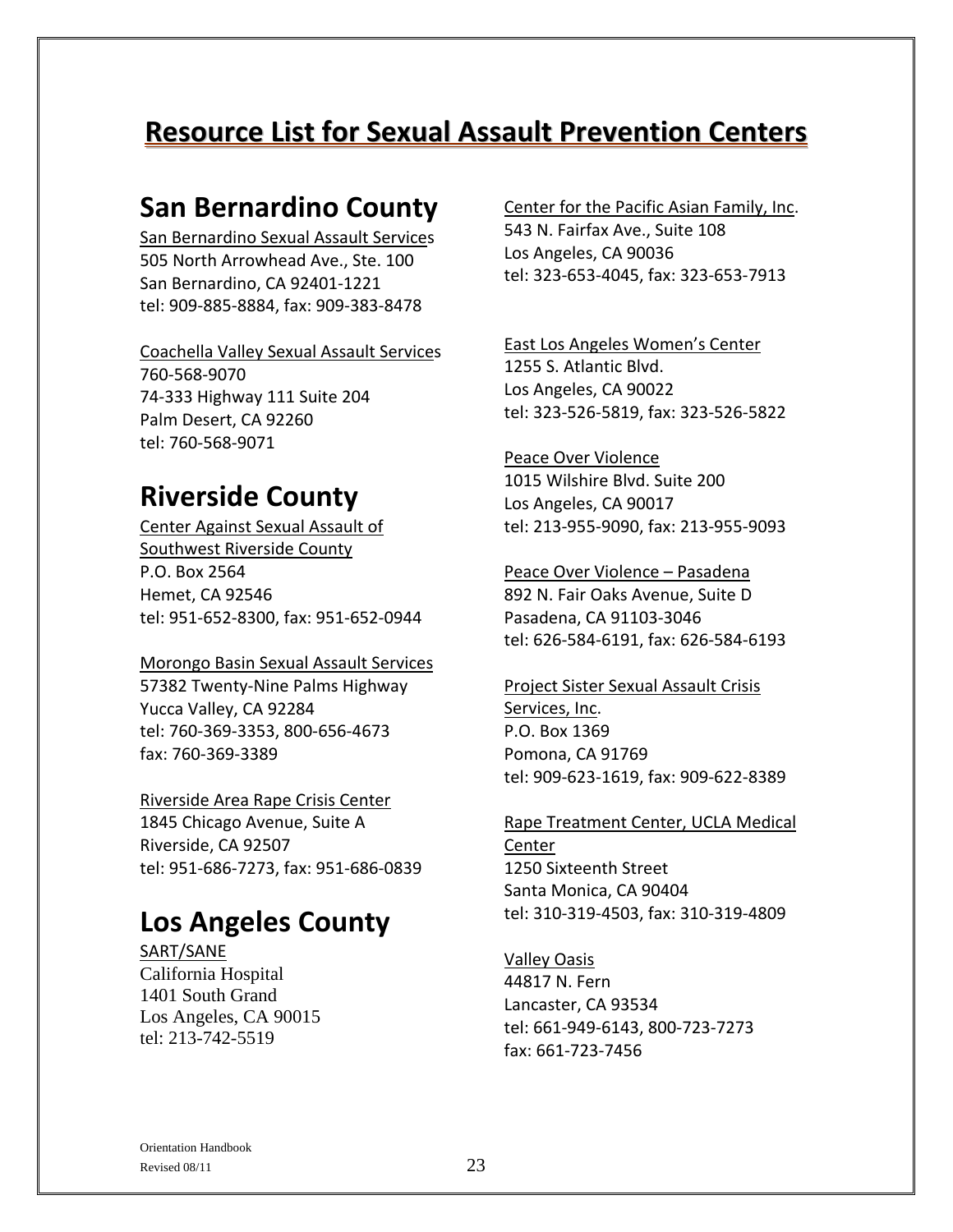#### Valley Trauma Center – Van Nuys

7116 Sofia Avenue Van Nuys, CA 91406 tel: 818‐756‐5330, fax: 818‐756‐5443

Valley Trauma Center – Valencia 25115 Avenue Stanford, Suite 122 Valencia, CA 91355‐4819 tel: 661‐253‐1772, fax: 661‐253‐2316

#### YWCA of Greater LA Sexual Assault Crisis

Program 1600 E. Compton Blvd. Compton, CA 90221 tel: 310‐763‐9995, fax: 310‐763‐9590

## Forensic Nurse Specialists, Inc.

San Pedro Peninsula Hospital 1300 West 7th Street San Pedro, CA tel: 562‐430‐6220

Redondo Beach Women's Wellness Center 514 N. Prospect Street Redondo Beach, CA tel: 562‐430‐6220

# **Orange County**

Community Service Programs Inc. – Sexual Assault Victim Service 1821 East Dyer Road, #220 Santa Ana, CA 92705 tel: 949‐975‐0244, fax: 949‐975‐0250

#### Community Service Programs, Inc. – Sexual Assault Victim Services PO Box 1994 Santa Ana, CA 92702 tel: 714‐834‐4317, fax: 714‐834‐2922

# **San Diego County**

Center for Community Solutions 4508 Mission Bay Drive San Diego, CA 92109 tel: 858‐272‐5777, 888‐272‐1767 fax: 858‐272‐5361

#### Center for Community Solutions

7339 El Cajon Boulevard, Suite J La Mesa, CA 91941 tel: 619‐697‐7477, 888‐385‐4657 fax: 619‐697‐5678

#### Center for Community Solutions – NE

106 S. Grape Street Escondido CA 92025 tel: 760‐747‐6282, 888‐385‐4657 fax: 760‐747‐1635

#### Women's Resource Center

1963 Apple Street Oceanside, CA 92054 tel: 760‐757‐3500, fax: 760‐757‐0680

## **California**

### California Coalition Against Sexual Assault 1215 K Street, Suite 1100 Sacramento, CA 95814 tel: 916‐466‐2520

#### For Our Future Shirley Johnson, Director 3550 Watt Ave, Suite 7 Sacramento, CA 95281 tel: 530‐613‐4714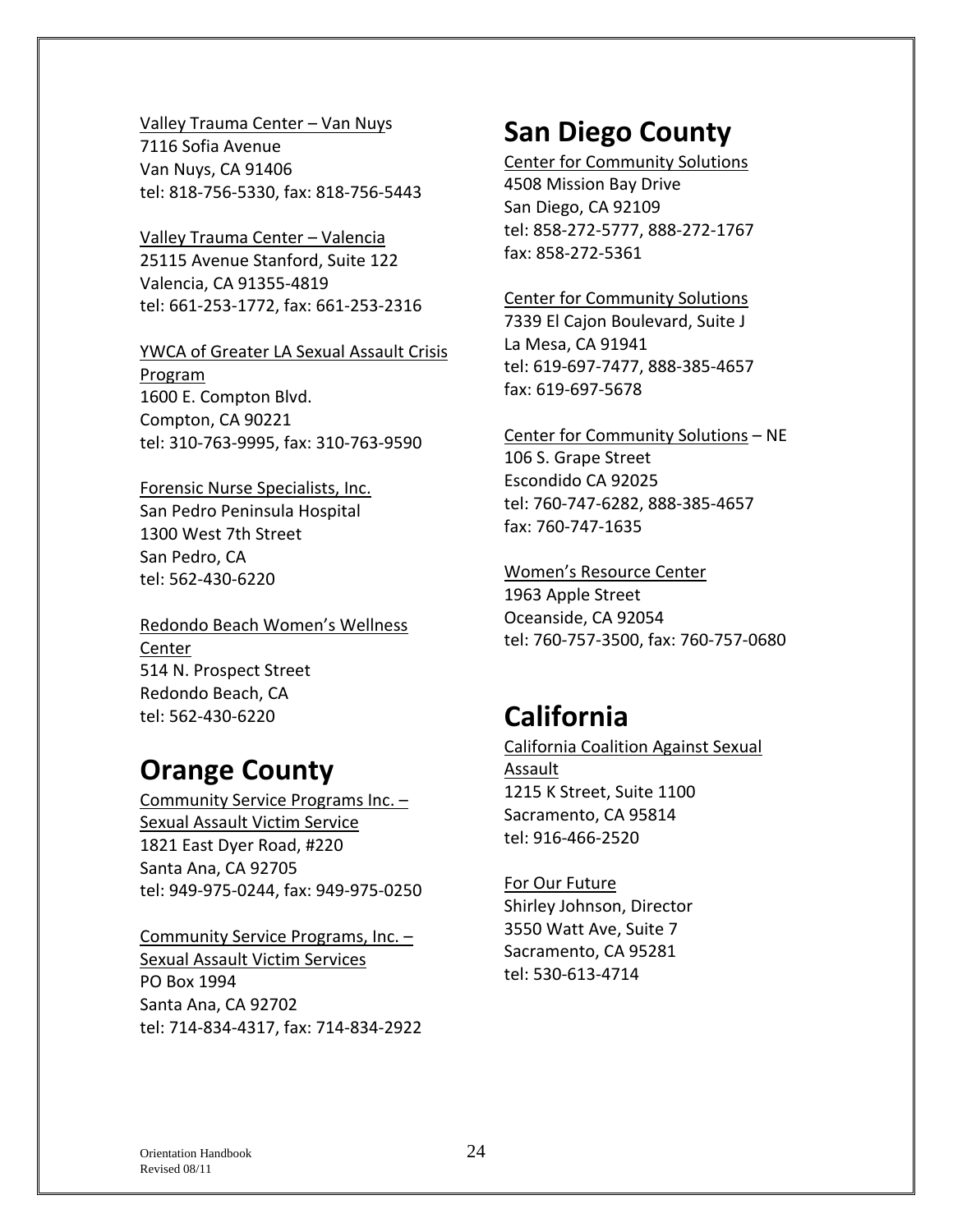# **National**

Rape, Abuse, Incest National Network 800‐656‐4673 2000 L Street, NW Suite 406 Washington, DC 20036 phone: 202.544.3064, fax: 202.544.3556 info@rainn.org

National Sexual Violence Resource Center 877‐739‐3895 (Toll free)

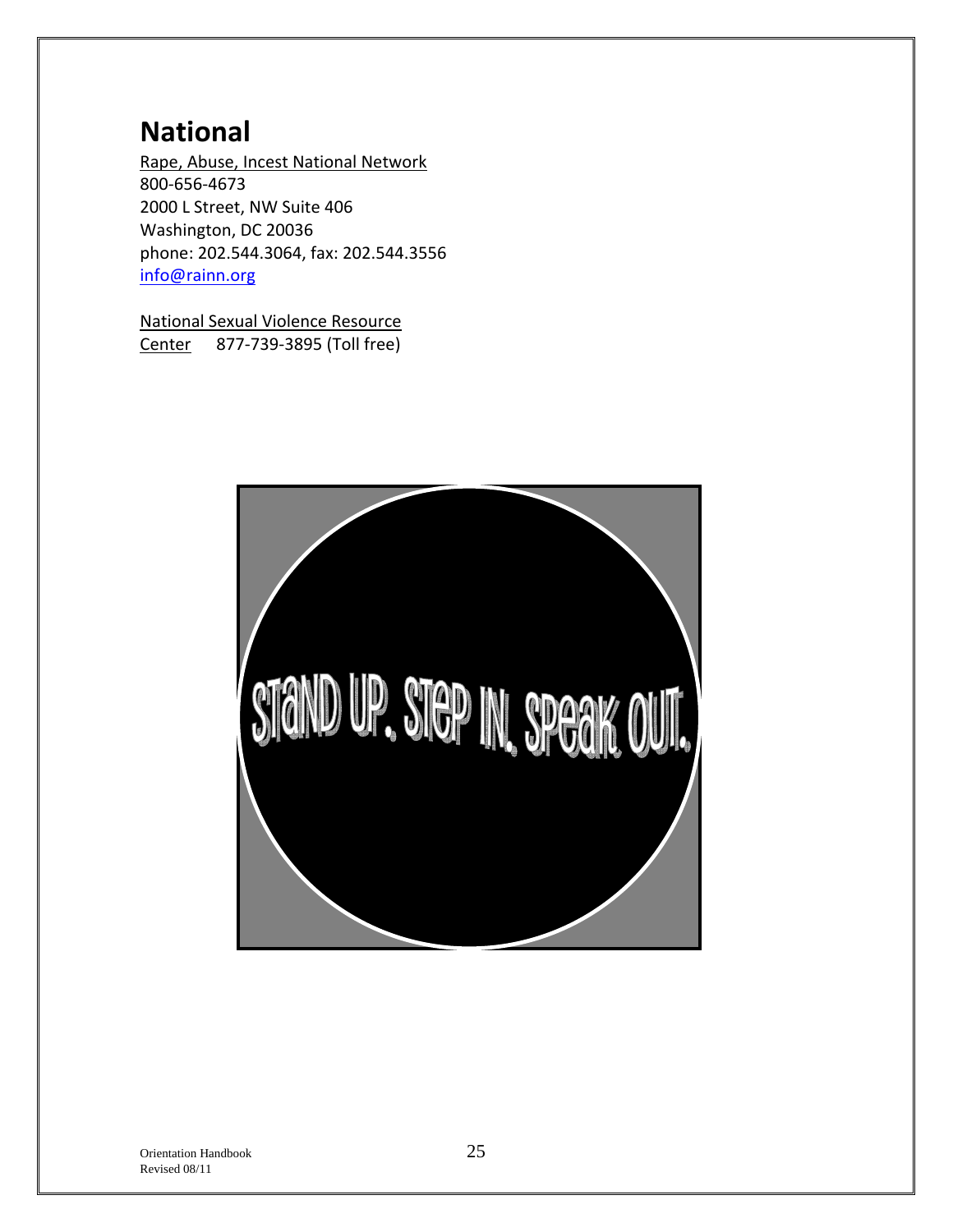

# **WHAT IS HUMAN TRAFFICKING?**

Human trafficking is a modern-day form of slavery. Victims are young children, teenagers, men and women. Victims of human trafficking are subjected to force, fraud, or coercion to compel them to engage in commercial sex of involuntary labor. What's more, any child who has engaged in commercial sex is a victim of human trafficking. Approximately 600,000 to 800,000 victims are trafficked across international borders annually according to the U.S. government. **More than half of these victims worldwide are children,** according to the U.S. Department of State.

If you think you have come in contact with a victim of human trafficking call the **National Human Trafficking Resource Center.** 

# **888 – 3737 – 888**

**www.acf.hhs.gov/trafficking**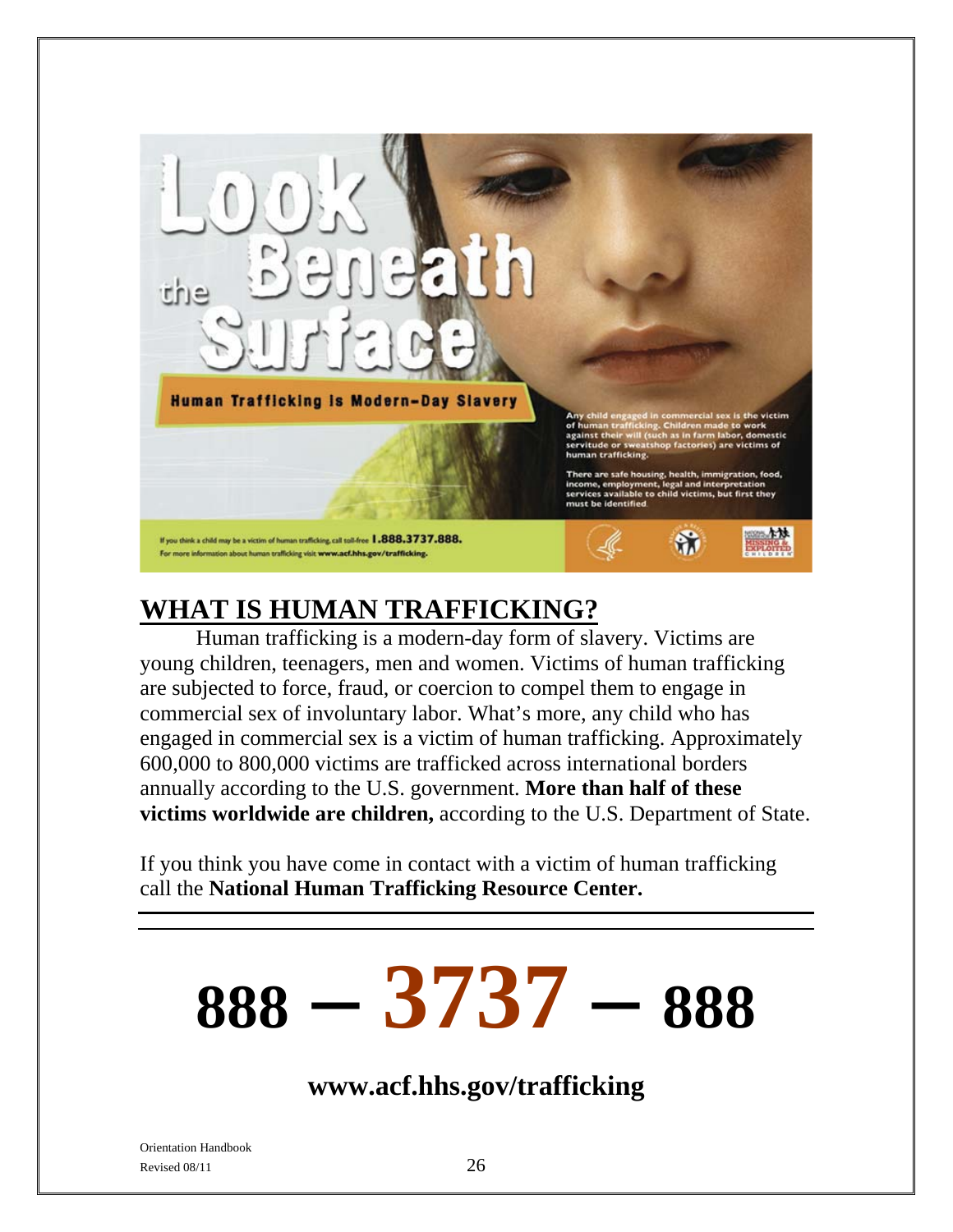**Central Valley Juvenile Detention and Assessment Center** 

**West Valley Juvenile Detention and Assessment Center** 

**High Desert Juvenile Detention and Assessment Center** 

# **WHILE YOU ARE WITH THE JDAC**



# **You have the right…**

- **To be protected from physical and psychological harm.** This means you should not be picked on or abused by staff or other juveniles. You are to tell a staff member, supervisor, or director. You may also call the Compliance Officer at (909) 387-2929.
- **To food, clothing, shelter, behavioral health services, medical and dental care while you are at the JDAC.**
- **To have all treatment decisions made with your needs in mind.**
- **To have an interpreter to help you communicate,** as needed.
- **To not have food or sleep taken away from you as punishment or part of treatment.**
- **To not be discriminated against for any reason.**
- **To be safe. Each JDAC has a zero-tolerance policy regarding abuse of youth including physical, sexual, and emotional abuse.**
- **To special needs and/or disability accommodations.**

Orientation Handbook Revised  $08/11$  27